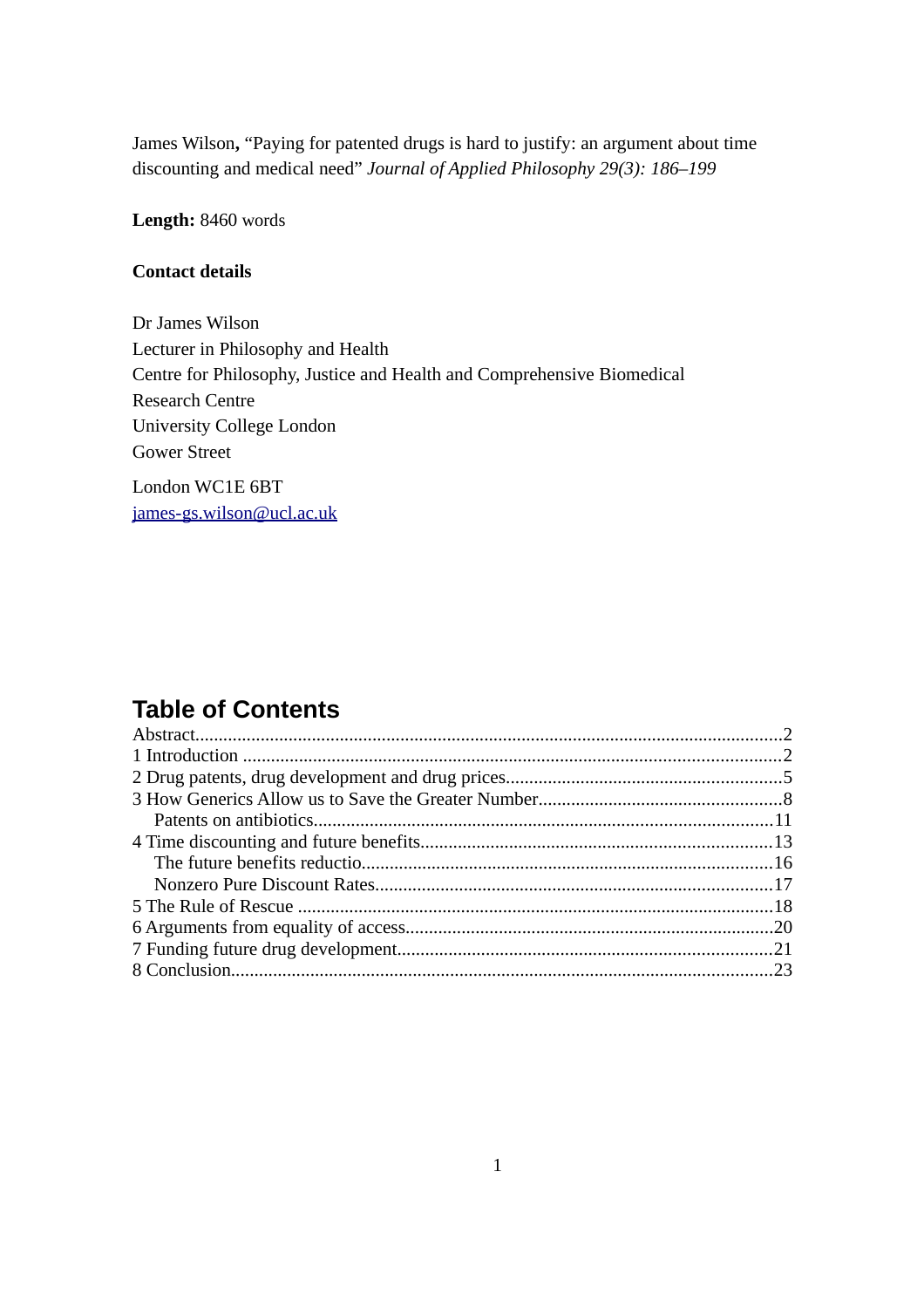# Paying for patented drugs is hard to justify: an argument about time discounting and medical need

## <span id="page-1-0"></span>**Abstract**

Drugs are much more expensive whilst they are subject to patent protection than once patents expire: patented drugs make up only 20% of NHS drugs prescriptions, but consume 80% of the total NHS drugs bill. This paper argues that, given the relatively uncontroversial assumption that we should save the greater number in cases where all are equally deserving and we cannot save both groups, it is more difficult than is usually thought to justify why publicly funded healthcare systems should pay for patented treatments. The claim to medical treatment of those who will be sick with a given condition once the patent runs out is just as strong as those who are sick with it now, but we will be able to treat more people with the same unit of resource in the future. Hence, when resource constraints entail that both cannot be funded, publicly funded healthcare systems ought to wait until patents expire before approving drugs for general use in the publicly funded system.

## <span id="page-1-1"></span>**1 Introduction**

It is often taken for granted that publicly funded single-payer health systems such as the UK's NHS and Canada's Medicare should ensure that those covered by the system have as wide access as possible to patented drugs. When new drugs for treating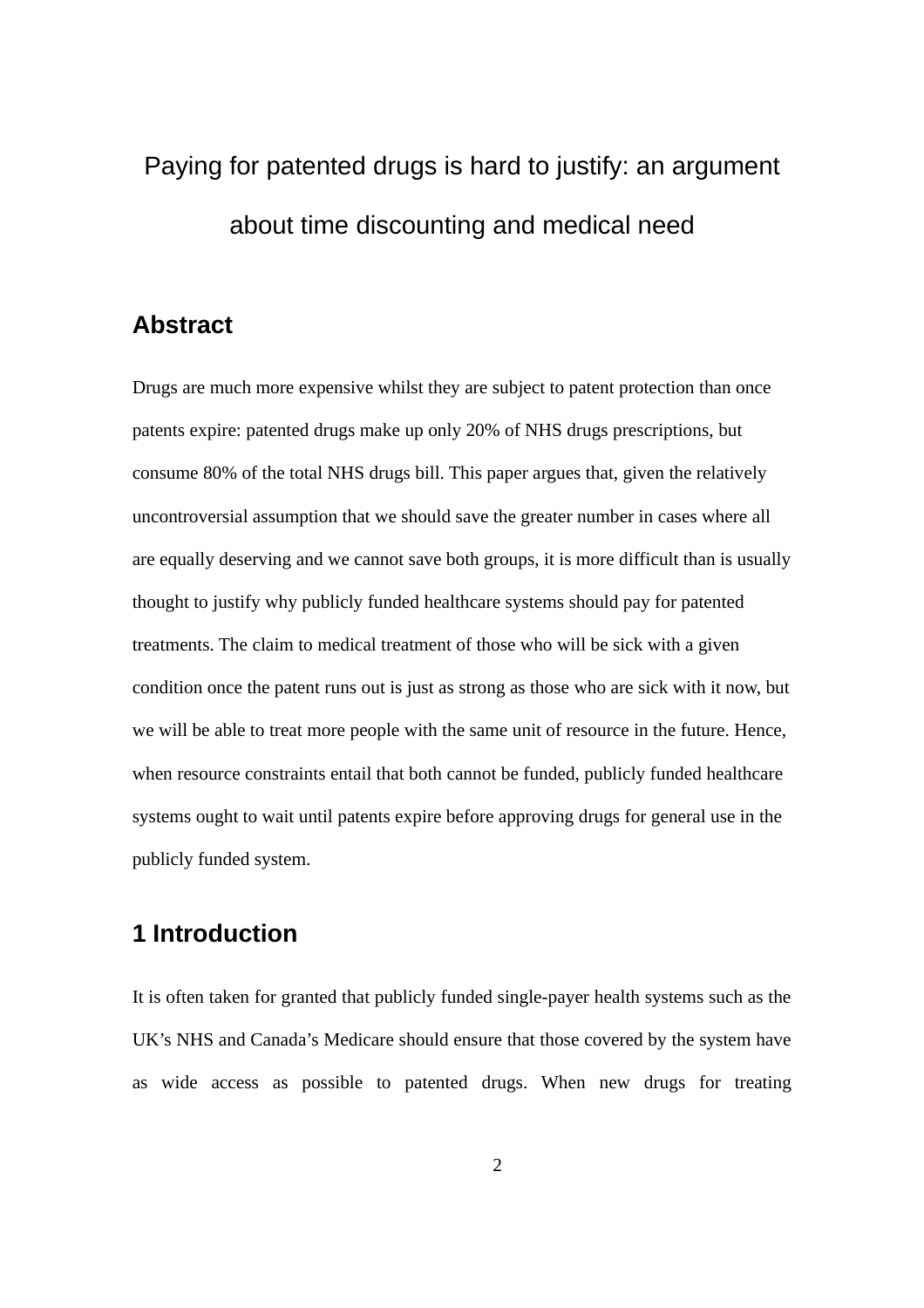life-threatening conditions such as cancer are withheld because they are not cost-effective enough, there are frequently complaints and negative media coverage, with the result that politicians have become very wary of making the case for cost-effectiveness.

This paper presents a fundamental challenge to such views. Given the relatively uncontroversial assumption that we should save the greater number in cases where all are equally deserving and we cannot save both groups, I argue that where resource constraints entail that both cannot be funded, publicly funded healthcare systems ought to wait until patents expire before approving drugs for general use in the publicly funded system. The claim to medical treatment of those who will be sick with a given condition once the patent expires is just as strong as those who are sick with it now, but we will be able to treat more people with the same unit of resource.

There are four main types of argument which could be deployed by those who wish to claim that despite the fact that we should save the greater number when we are dealing with two groups of strangers and cannot save both, we should spend our money now on patented drugs rather than saving more people in the future. None is plausible. The first is that we should discount future health benefits. I argue that the health benefit that a drug provides will in general be the same once the patent expires as it is now,<sup>1</sup> and so it would be wrong to apply a discount rate to these future health benefits unless we think that the mere fact that a benefit is further away makes it legitimate to discount it. I argue that such pure time discounting is implausible: whilst it is obvious that different people require medical treatment at different times, there is no justification for thinking that the time at which a medical need occurs should make a difference to its moral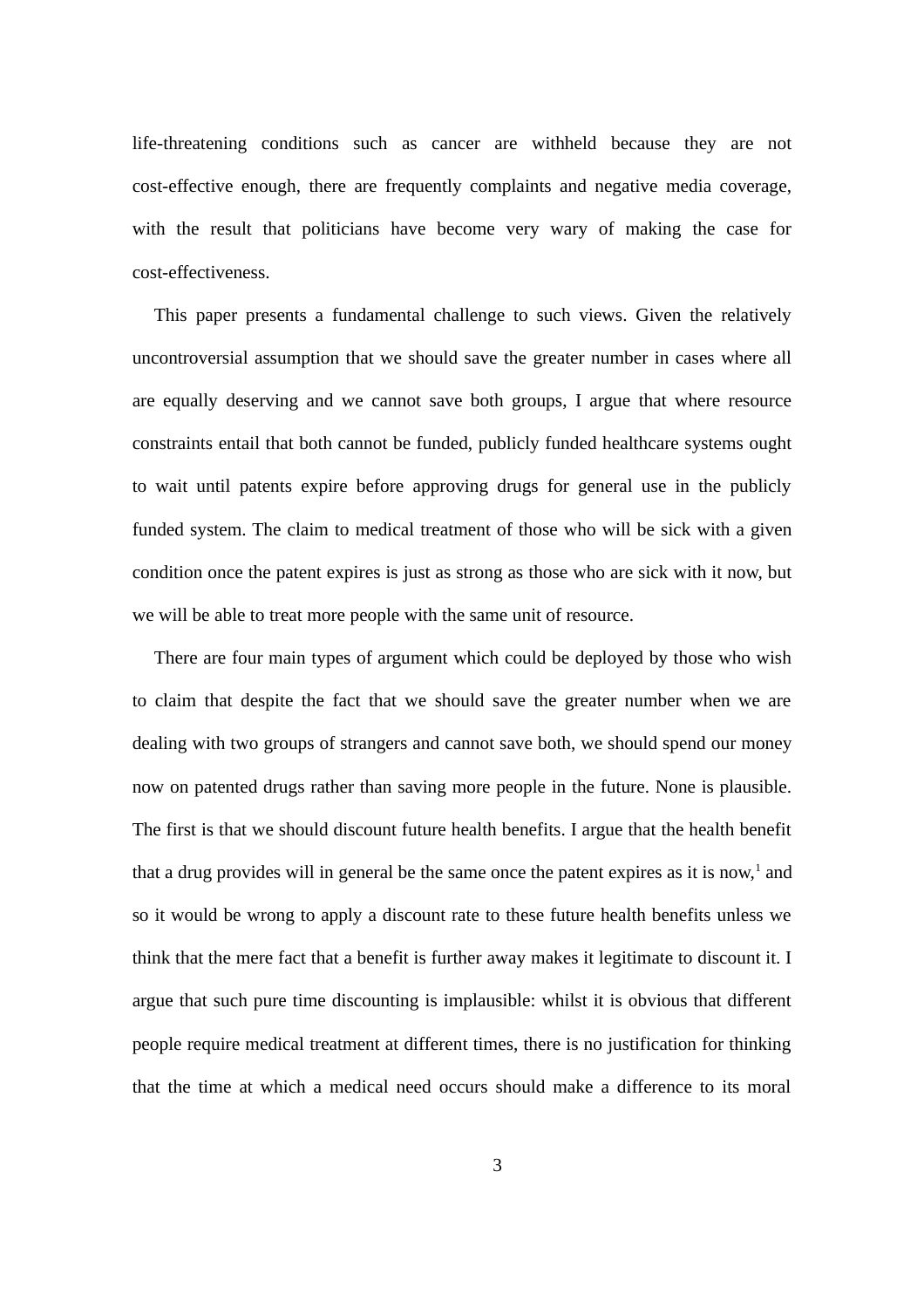weight.

Second, someone might appeal to contextual features which make it appropriate to give priority to those who are ill now, even if their needs are objectively no more important than those of people in the future. As in a rescue situation, it might be argued that it is appropriate to respond with whatever materials are at our disposal, despite the fact that doing so will use up resources that could have been used to save other lives more cost-effectively. I argue that this objection rests on a morally mistaken framing of the situation. We are invited to think of the people who are now in need of treatment as exceptional. However when viewed from a public policy perspective, people getting sick and dying is not exceptional or unprecedented. Performing expensive 'rescues' is indefensible as an approach to public policy where the foreseeable cost of so doing is that many more will not be rescued when they become sick in the near future.

The third objection appeals to equality. Healthcare is a good which is widely considered to be of special moral status; and so it might be argued that there is something worryingly unequal about a healthcare system where the vast majority are deprived access to the latest life-saving medicines, whilst the rich few can afford them. I agree that there is something morally troubling about people dying who could have been saved. But given the agreed common ground that there are not enough resources to meet all healthcare needs, whatever we do people will die who could have been saved under a different allocation of resources. So the fact that people will die under my proposal who would not die under our current system does not militate strongly against my proposal: the relevant question is which distribution of resources provides the fairest prioritisation of treatments.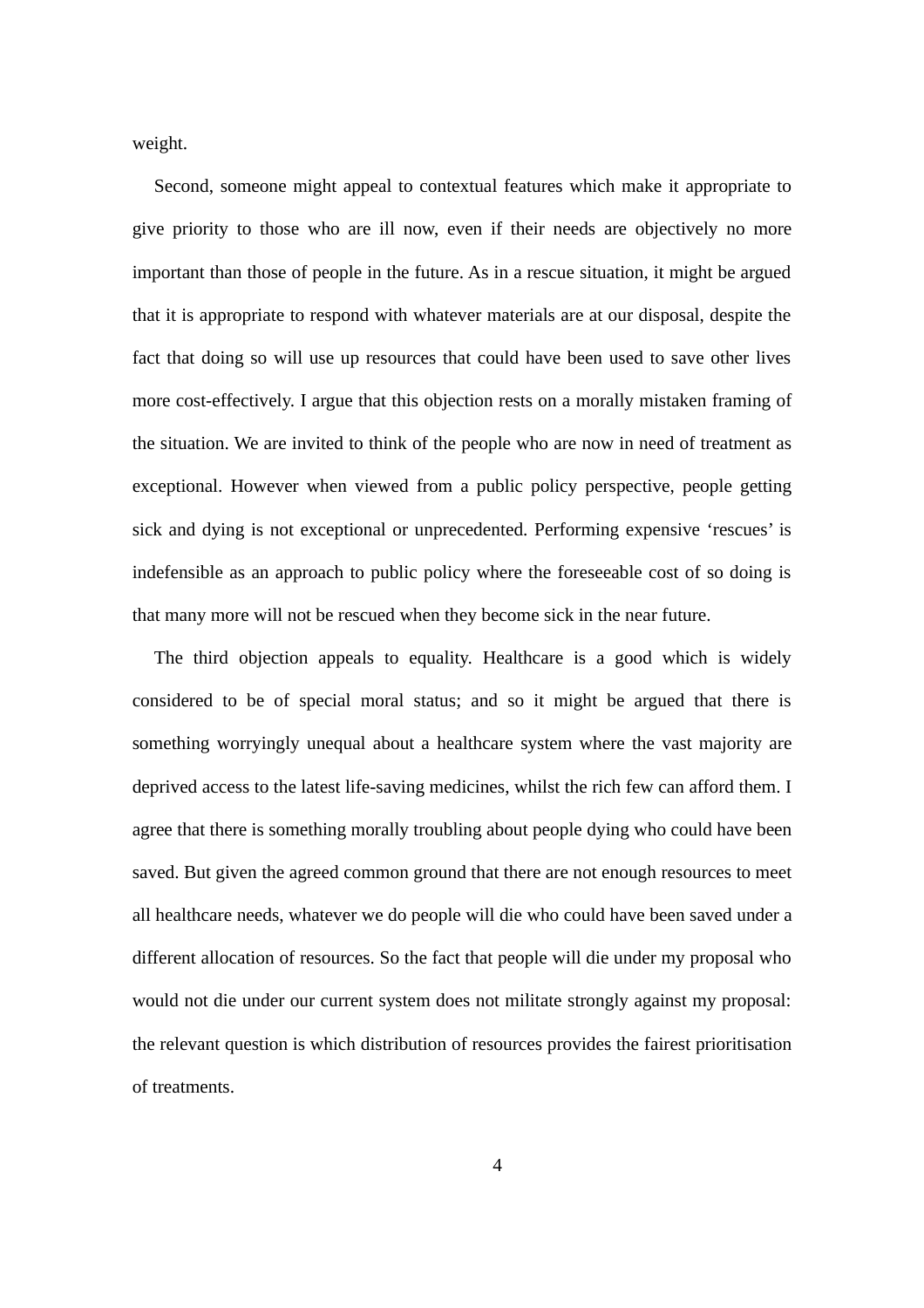The final and most important objection appeals to the role of patents in incentivising development of new drugs. If publicly funded healthcare systems withdrew from funding patented drugs, this would lead to fewer new drugs being produced. This worry is a very real one, but it can be addressed in two ways, depending on the viability of non-patent based approaches to drug development. First, squarely within the current patent system, publicly funded healthcare systems can adopt a system of value-based pricing, which adds an additional weighting for pharmaceutical innovation to cost-effectiveness calculations. Applying such a weighting would bring additional new medicines within the confines of what would be supplied. Second, both the fairness and the effectiveness of the patent system as a way of incentivising drug development are increasingly being called into question. If it is correct to suppose that alternative approaches would provide fairer or more effective ways to fund drug development, then an obvious solution would be for publicly funded healthcare systems to support drug innovation by making a proportionate contribution to such schemes.

# <span id="page-4-0"></span>**2 Drug patents, drug development and drug prices**

Formulae for making drugs are, unless subject to intellectual property regulation, public goods: they are nonrival in use, and nonexcludable. Standard economic theory tells us that, unless we do something to incentivise their production, we should expect a shortfall of public goods. The basic problem is that it will tend to be irrational (in self-interested terms) for an agent to expend his own time and money creating a public good, given that everyone else will be able to benefit from the public good as much as he will. It is better for him to allow someone else to do the hard work, and then take a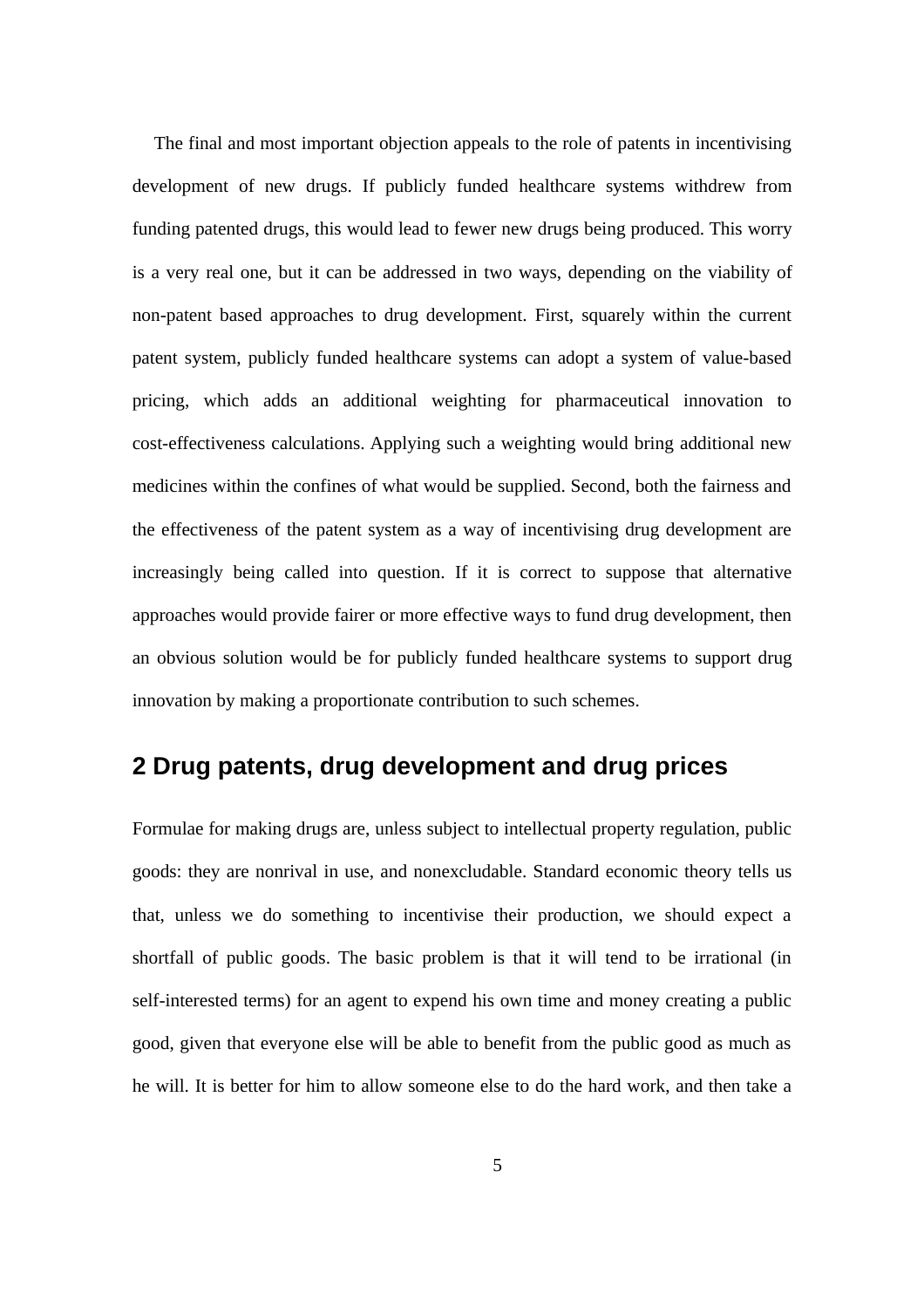free ride on others' efforts. But of course, it will tend to be irrational for anyone else to put the effort in either.

The patent system aims to solve the problem of the production of public goods by making ideas excludable. It creates an incentive to innovative work, by providing a temporary monopoly over the commercial exploitation of the product as stated in the patent claim. By allowing the inventor a monopoly, the patent system allows him to recoup his development costs and return a profit by charging a price much higher than the price he could charge if there were open competition.

Drug discovery is an expensive process. If we include the costs of pharmaceutical companies' failures and marketing, the cost of bringing a new drug to market is estimated to be in the order of \$800 million.<sup>2</sup> Whilst the patent term is 20 years, companies file their patent claim early in the drug development process. It takes between 8-13 years from the filing date to the point at which the drug actually becomes available for sale.<sup>3</sup> The net result is that once a new drug comes onto the market and is available for sale, the effective patent term will be somewhere between 7-12 years.

A generic drug is one that is identical in action (or to use the technical term, *bioequivalent*) to a patented drug, and hence is "identical…to a brand name drug in dosage form, safety, strength, route of administration, quality, performance characteristics and intended use."<sup>4</sup> After the expiry of the patent, anyone can produce a generic version of the drug using the same process as claimed in the patent, without having to pay any licence fees to the company which developed it. Developing generic drugs is much cheaper than developing New Chemical Entities for two reasons. First, the search costs are minimal: the chemical structure of the branded drug can easily be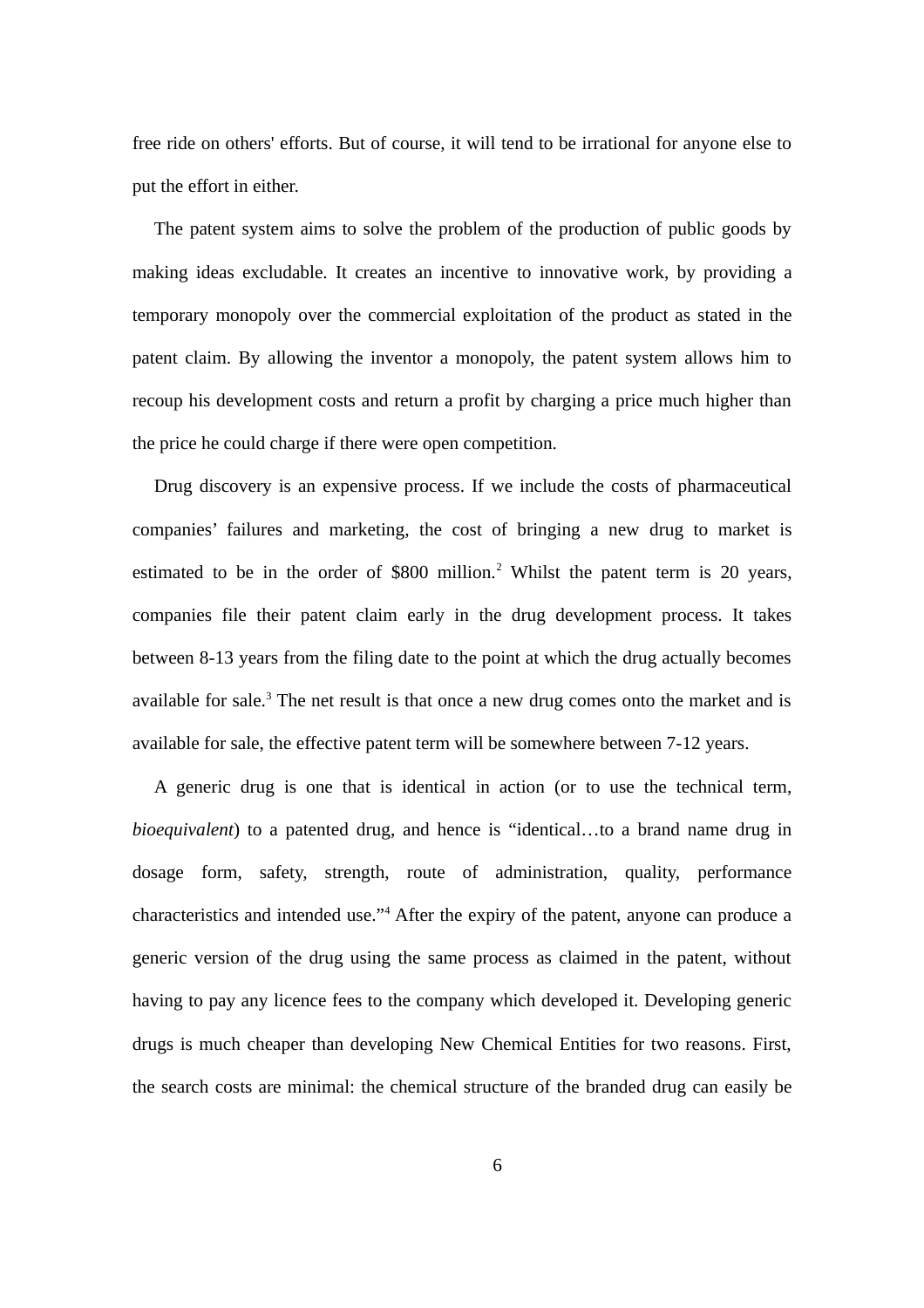reverse-engineered by chemists (who additionally have the disclosures in the original patent application to rely on). Second, the testing costs are also vastly reduced as generics manufacturers have only to show that their drug is bioequivalent to the branded drug, rather than to complete the full schedule of clinical trials.

From the point that a generic is available, the branded drug will become much less profitable for the company who developed it. Hence pharmaceutical companies aim to recoup the costs of drug development and earn their profits in the effective patent time window. Inevitably the prices of patented drugs are vastly greater than the price would be under competition from multiple generics.

Costs savings are considerable when generics become available: for instance a recent EU competition inquiry into the pharmaceutical sector found that, in the period 2000-07, generic medicines were introduced an average of seven months after the expiry of the patent (four months with the most popular drugs).<sup>5</sup> Initial cost savings were around 25% of the former cost of the branded drug. After generics had been on the market for two years, prices were on average 40% cheaper than the branded drug had been.<sup>6</sup> And as more competitors enter the market, generics prices continue to fall.<sup>7</sup> According to the Generic Pharmaceutical Association (GPhA), generics account for only 16% of costs, but 69% of all prescriptions dispensed in the United States, whilst branded drugs account for 84% of the costs of drugs, and a mere 31% of prescriptions. $8$ In the UK's NHS it is estimated that generics account for 80% of the prescriptions, but only 20% of the overall drugs budget. Branded drugs take up the remaining 80% of the overall drugs budget, but yet only account for only 20% of the number of prescriptions.<sup>9</sup> In Europe as a whole, generics amount to more than 50% of the prescriptions filled, but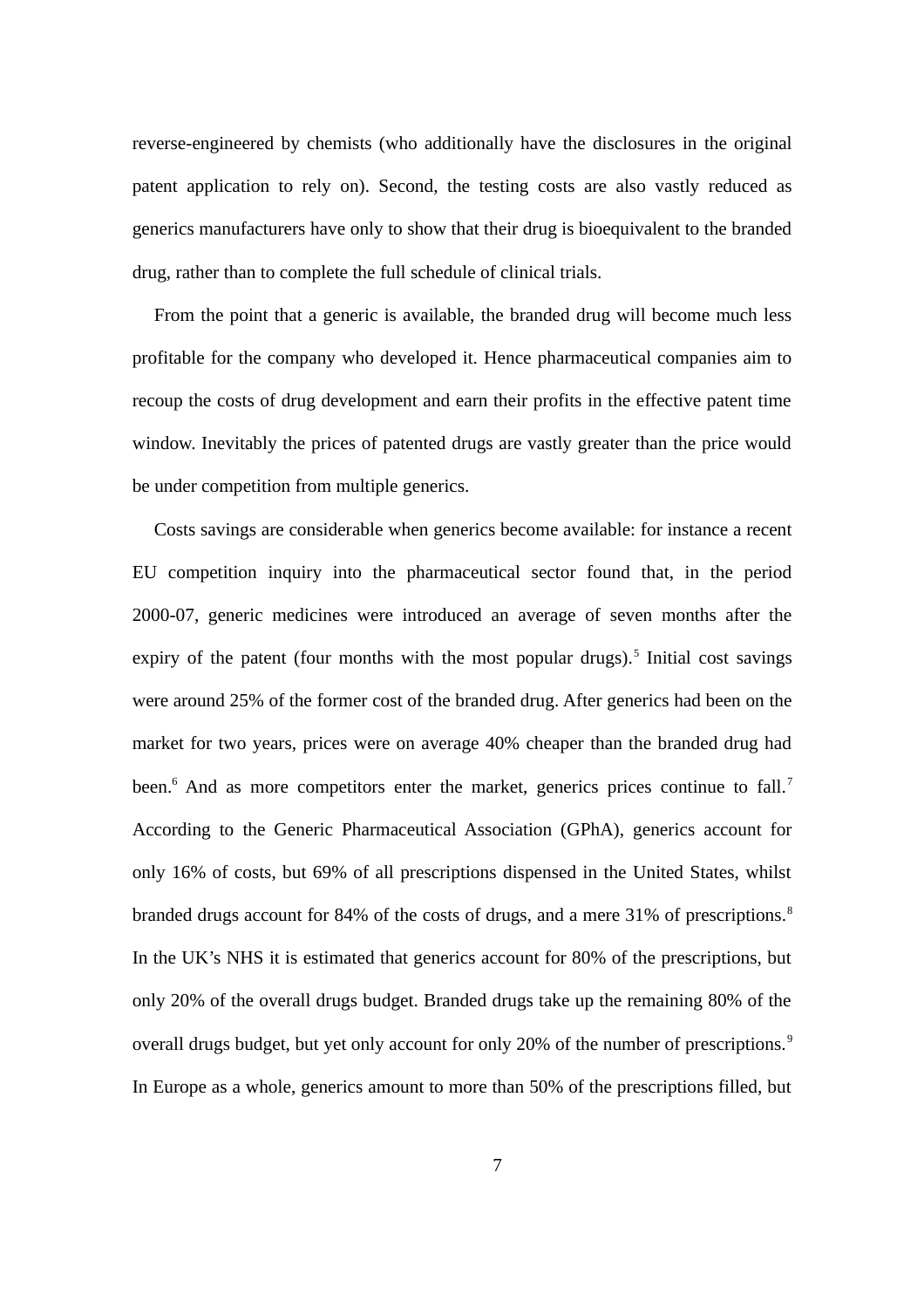only 18% of the costs. $^{10}$ 

## <span id="page-7-0"></span>**3 How Generics Allow us to Save the Greater Number**

I shall assume that under conditions of resource scarcity, our distribution should adhere to the following schematic principle: *moral choices about which of two groups should get a scarce resource that cannot be provided to both should be determined both on the strength of the moral claim each individual in each of the groups has to the good, and the number of individuals in each group*. Where the moral claims of the individuals in each group are all equally strong, we should give the resource to the more numerous group.<sup>11</sup> Where two groups are of the same size, we should give the resource to the group with the strongest moral claim. $^{12}$ 

I take it that consequentialist positions will find the schematic principle congenial – seeing as all forms of consequentialism are simply ways of filling out this schema. Most nonconsequentialist positions (and commonsense morality) should also agree with the principle: to oppose it, one would have to be either a sceptic about saving the greater number, or a sceptic about saving the more deserving. I am not aware that anyone has defended scepticism about saving the most deserving, as it is a position of doubtful coherence: it would amount to the claim that *despite* the fact that group A is more deserving (according to whichever metric of deservingness is the correct one) of the resource than group B and at least as numerous, there is no duty to award the resource to group A in preference to group B.

Scepticism about saving the greater number is more reputable: John Taurek argues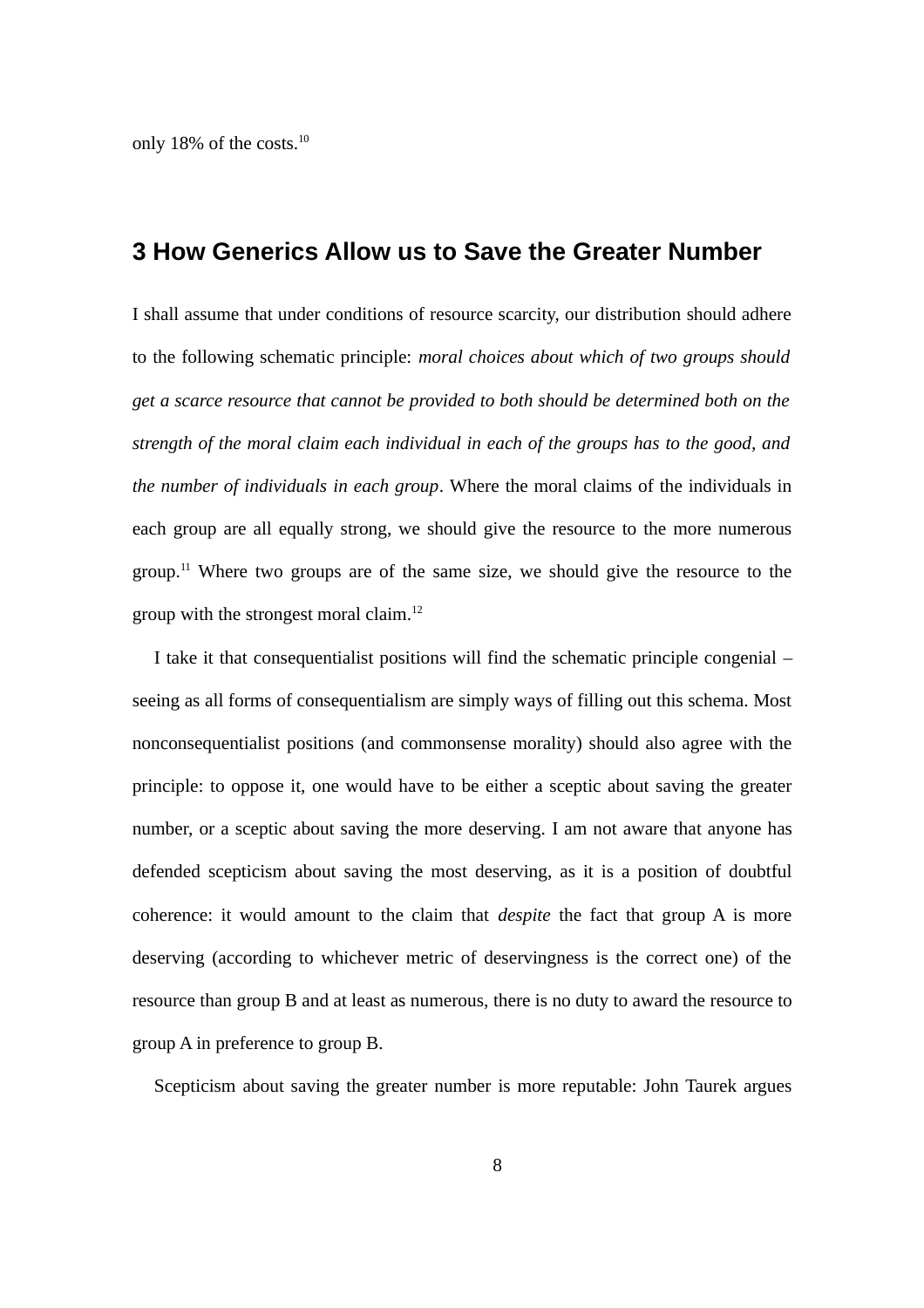that there is no moral duty to save the group with the greater number in the following kinds of case: $13$ 

- 1. The agent can save either a smaller or a larger group of innocent people from (equally) serious harm.
- 2. The costs of saving either the smaller or the larger number will be the same.
- 3. The agent has a duty to save at least one of the groups.
- 4. If the agent acts to prevent harm, then the harm they prevent would not have been prevented if they had done nothing.
- 5. All other things are equal. $^{14}$

I shall not argue against numbers scepticism here.<sup>15</sup> My argument is in this sense hypothetical: *if* we should reject numbers scepticism, then we should accept my more general principle for allocation of scarce resources.

Assuming that the schematic resource allocation principle is accepted, it follows straightforwardly that we should prefer to fund the generic to its patented equivalent. This is because, for a given unit of resource, buying the branded drug would allow the healthcare system to provide treatment for *n* people whose claim to treatment is *s.* Buying the generic drug would allow the healthcare system to provide treatment for *n* people whose claim to treatment is *s,* and an additional *m* persons with a claim to treatment of s*.*

The same principle, when combined with a claim about the wrongness of time-discounting which I shall defend shortly, entails that publicly funded healthcare systems should often wait until drugs come of patent before making them generally available: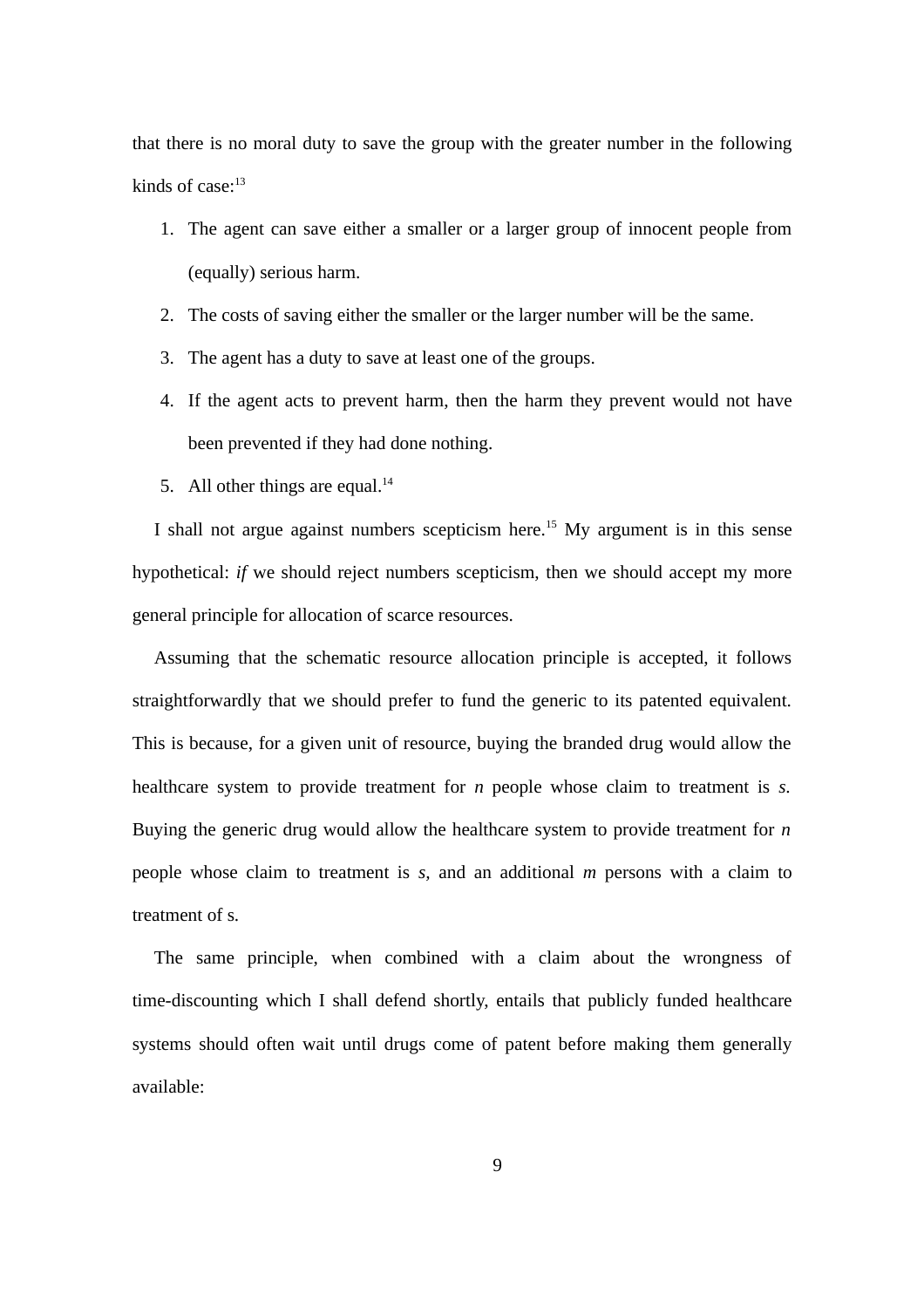- 1. We should not discount claims to treatment solely because they are in the future.
- 2. If we buy the patented drug now, then for \$X we will be able to provide treatment for *n* people whose claim to treatment is *s.*
- 3. If we buy the generic version in ten years' time, then for \$X we will be able to provide treatment for *n+m* people whose claim to treatment is *s.*
- 4. When choosing between two different groups composed of individuals who each have an equal claim to treatment, we should give preference to treating the larger group.
- 5. Therefore, treating the larger number with the generic drug in ten years should have a higher priority than treating the smaller number now.

I acknowledge that it is artificial to suppose that publicly funded health care systems have hypothecated sums of money for different drugs, and that it is also unrealistic to expect that governments would set up a large number of bank accounts and leave \$X in each account until a given drug patent ran out. But I hope that this does not obscure the moral point of the argument, which is simply that if a government has a responsibility to use scarce resources fairly, it is morally unjustifiable to spend money now to meet a number of needs of a certain moral urgency if that precludes meeting a greater number of needs of the same moral urgency in the future.

Depending on the size of a given healthcare budget and our theory of the urgency of medical need, it may be that *both* providing the patented drug now to *n* people, *and* providing it to *n+m* people once the patent expires are of sufficiently high priority that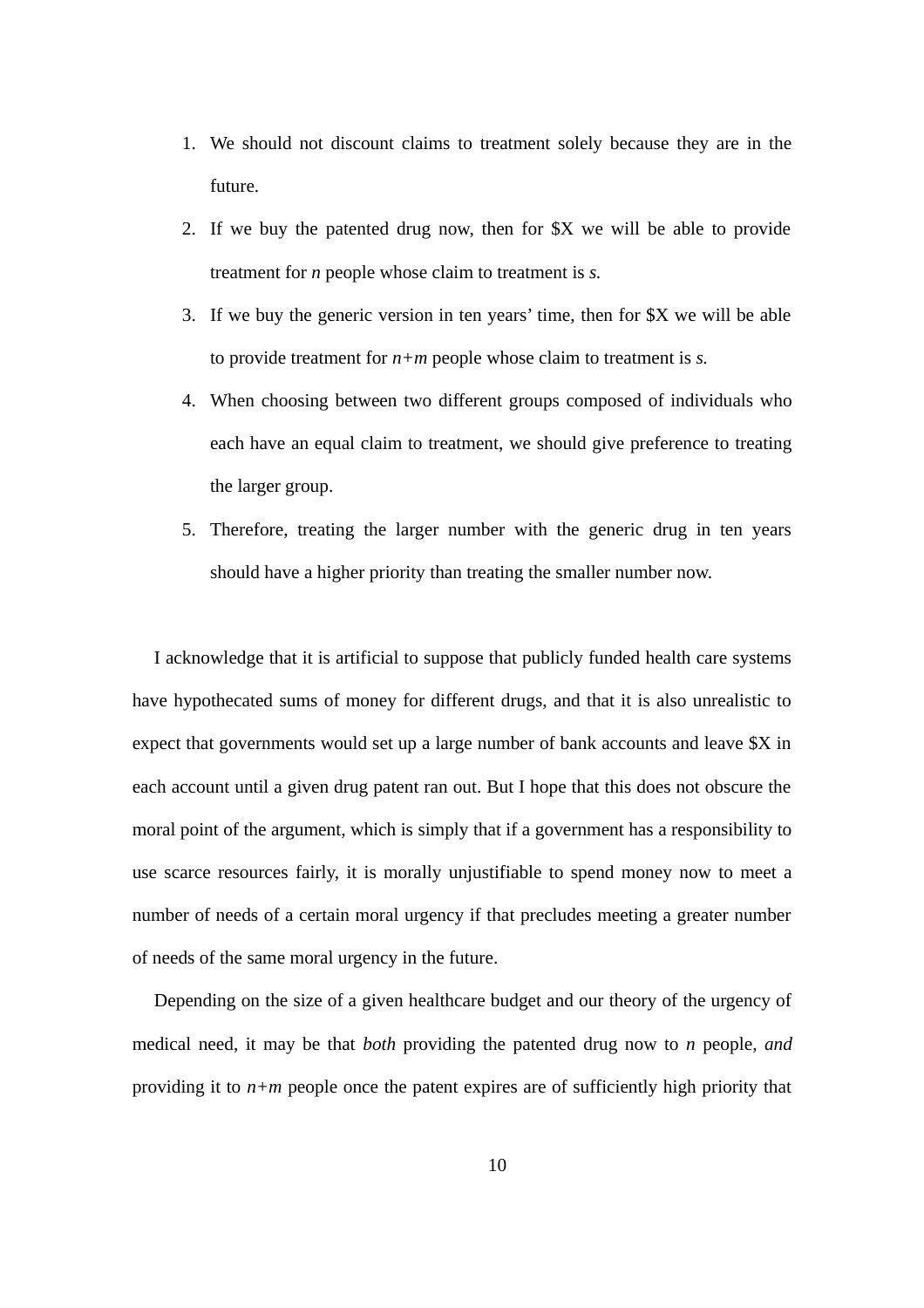both should be provided.<sup>16</sup> On many substantive accounts of the moral urgency of medical need, some new patented drugs will come higher up the list of priorities than some already funded *non*patented treatments: if the new patented drug allows us to provide treatment to *n* people with a moral urgency of need of *s*, whilst another nonpatented treatment we are currently funding allows us only to provide treatment to *n-m* people with a moral urgency of need of *s,* then providing the patented drug should be prioritised over this nonpatented treatment.<sup>17</sup>

So the argument does not establish the claim that publicly funded healthcare systems should never fund patented treatments, but rather that they should not do so at the expense of providing treatments to larger groups of individuals whose individual claims to treatment are or will be equally strong as those who are now sick. However, this does not mean that the argument is toothless: the fact that we cannot meet all healthcare needs with current budgets, and think that there is no reason to make current healthcare budgets radically larger is a strong reason to think that some, perhaps many, patented treatments would not reach the cutoff point. $^{18}$ 

#### <span id="page-10-0"></span>*Patents on antibiotics*

The effectiveness of some drugs (for example statins) will remain constant over tens or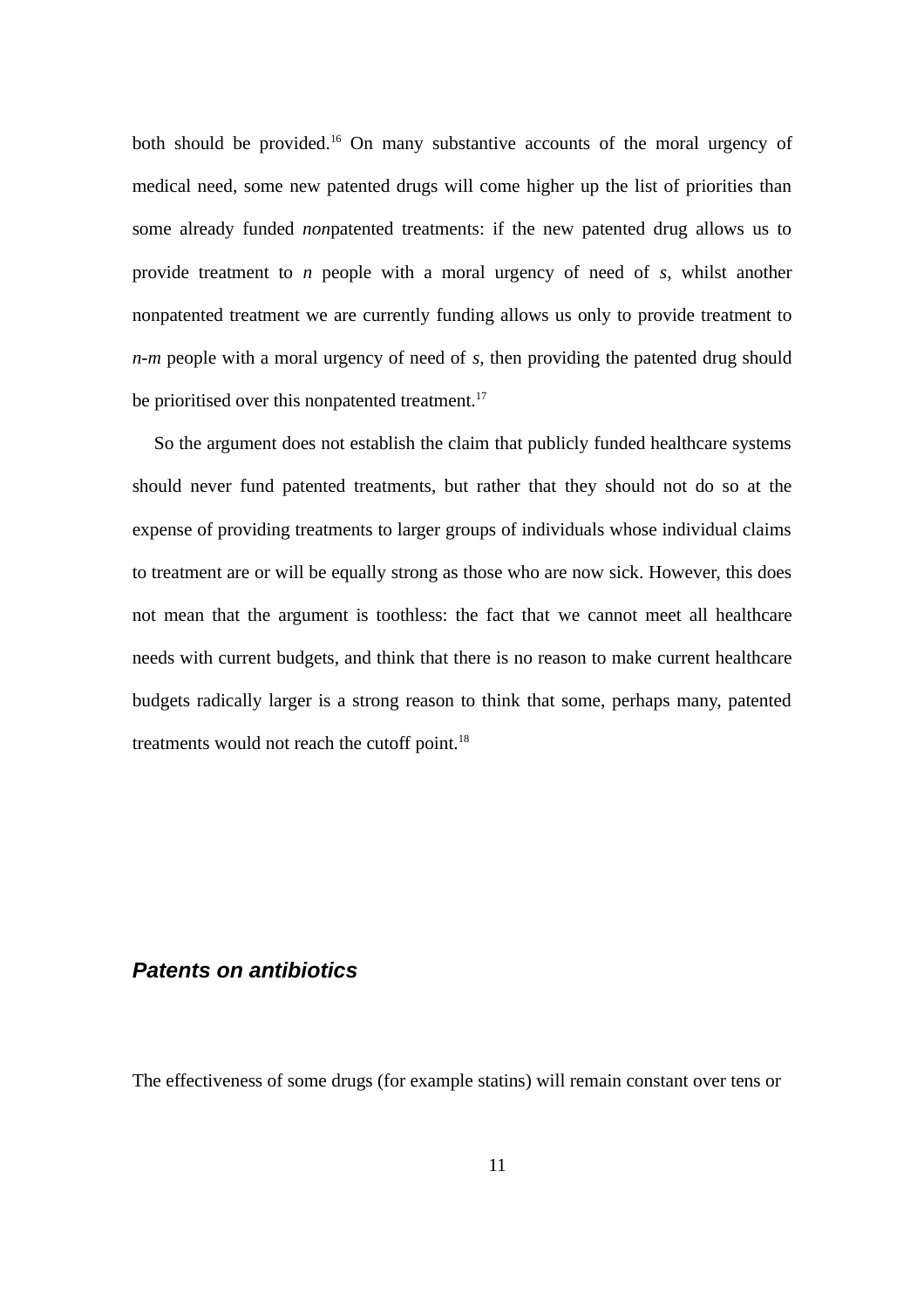hundreds of years of wide use. However, antibiotics diminish in effectiveness as their usage increases because the pathogens they target tend to acquire resistance.<sup>19</sup>

Where a drug can be expected to decline in effectiveness over time, it will not provide precisely the same level of health benefit once the patent expires as it did previously. But this does not provide a reason to think that we should use more of the drug whilst it is under patent, for two reasons. First, the sharp change in legal status between in patent and out of patent has no effect in itself on the level of resistance to a particular drug.<sup>20</sup> Second, the main factor that increases antibiotic resistance is use of antibiotics. Hence the situation is not like one in which the freezer breaks down and one is forced to eat one's way through several tubs of ice cream to stop them from going to waste, but more like discovering an oil reserve, which could equally as well be used some time in the indefinite future.

Where there are are no worries of spoilage, the fact that if we use more of a limited resource now, there will be less of it in the future, does not provide a reason for using more of the limited resource now. Rather, it provides a reason for thinking that this limited resource should be distributed in a way that gives priority to those who have the strongest overall claim to it. I argue elsewhere that ownership of a patent on a particular antibiotic does not bring with it a moral entitlement to use up the underlying resource of the effectiveness of the antibiotic.<sup>21</sup> Assuming this argument is sound, the key question (just as in cases where the effectiveness of a drug does not decline over time) is whether people who need treatment now have systematically stronger claims than those who will require treatment in the future, a question I examine in the next section.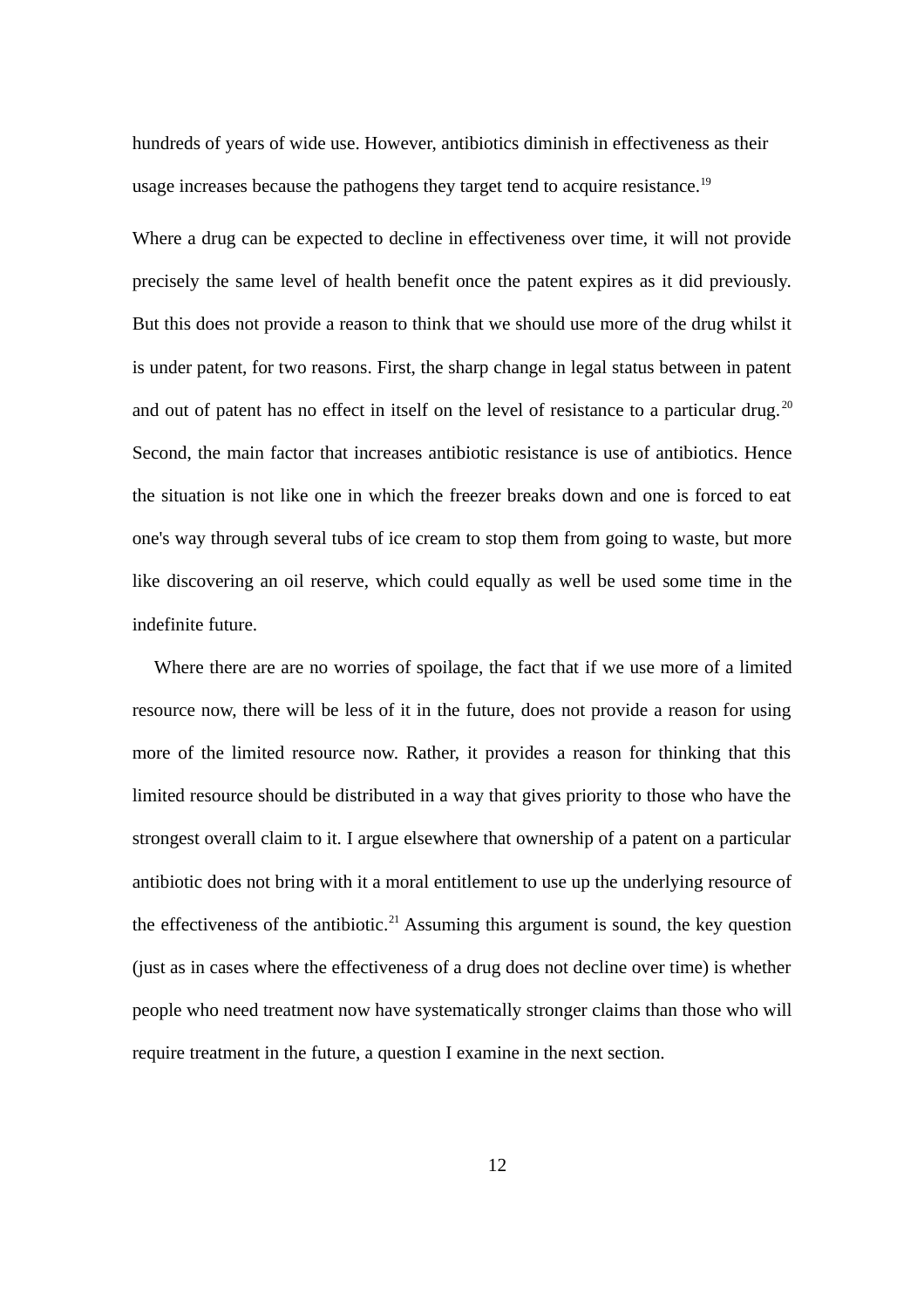## <span id="page-12-0"></span>**4 Time discounting and future benefits**

I claim that the point in time at which we can provide a treatment does not make a difference to the moral urgency of providing that treatment. However, such a position can be challenged. It can be argued that we should subject future benefits to a discount rate—that is, to treat them as less valuable the further away they are. We can distinguish between two different types of discounting: discounting of commodities, and pure discounting.

It is standard in economics to apply a discount rate to commodities. The price of most commodities falls over time relative to the return we could get on an investment at a bank, so buying a commodity today has the opportunity cost of the greater amount of the same goods we could buy in the future. The price of commodities falls over time relative to the return on a bank investment both because we become more efficient at manufacturing commodities over time, and because natural resources such as forests grow naturally if we wait before harvesting them. Broome dubs this the fertility of technology: as he puts it, "present commodities can be converted into a greater quantity of future commodities, if we choose".<sup>22</sup> Given these facts it makes sense to employ a discount rate for commodities because we will be able to buy more of those same commodities for our money in the future.

Patented drugs are commodities whose price falls over time, so it might be thought that we should discount the future value of the health benefits they produce. However,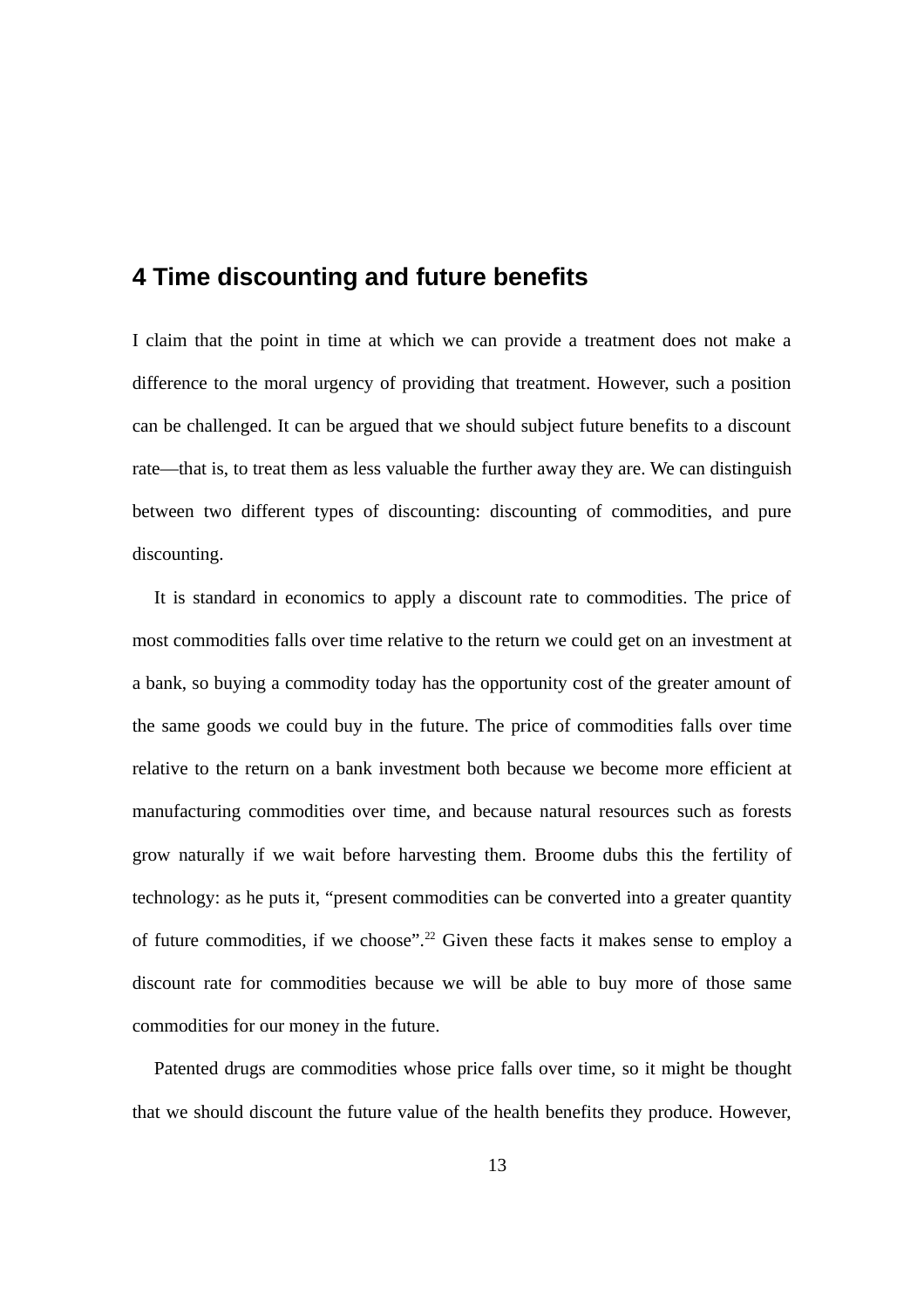this does not follow: the economists' discounting model assumes that the increased number of commodities we would be able to buy in the future have the same value for wellbeing as the smaller bundle we can buy now. However not all commodities vary in this way relative to wellbeing: some commodities contribute a constant amount to wellbeing whenever they occur. Broome's example is saving a life:

Lifesaving in the future will make the same contribution to well-being as lifesaving in the present. Certainly, future lifesaving is cheaper than present lifesaving, but this is not a reason for valuing it less. The market prices of commodities only have a role in valuations because they measure the relative values of commodities to people. In equilibrium, they will do so... But if lifesaving produces constant well-being and yet is cheaper in the future, we evidently do not have an equilibrium. $^{23}$ 

In short, just because we could create health benefits more cheaply in the future, there is no reason to think that the health benefits thus created should be subject to commodity discounting.

Pure discounting means discounting the value of benefits and harms in the future solely for the reason that they are in the future.<sup>24</sup> I shall attempt to argue that pure discounting is implausible; however, I shall conclude this section by arguing that even if we do adopt a pure discount rate, it would not provide a cogent justification for paying for patented treatments.

Suppose we have two ambulance drivers, Prometheus and Epimetheus. Prometheus,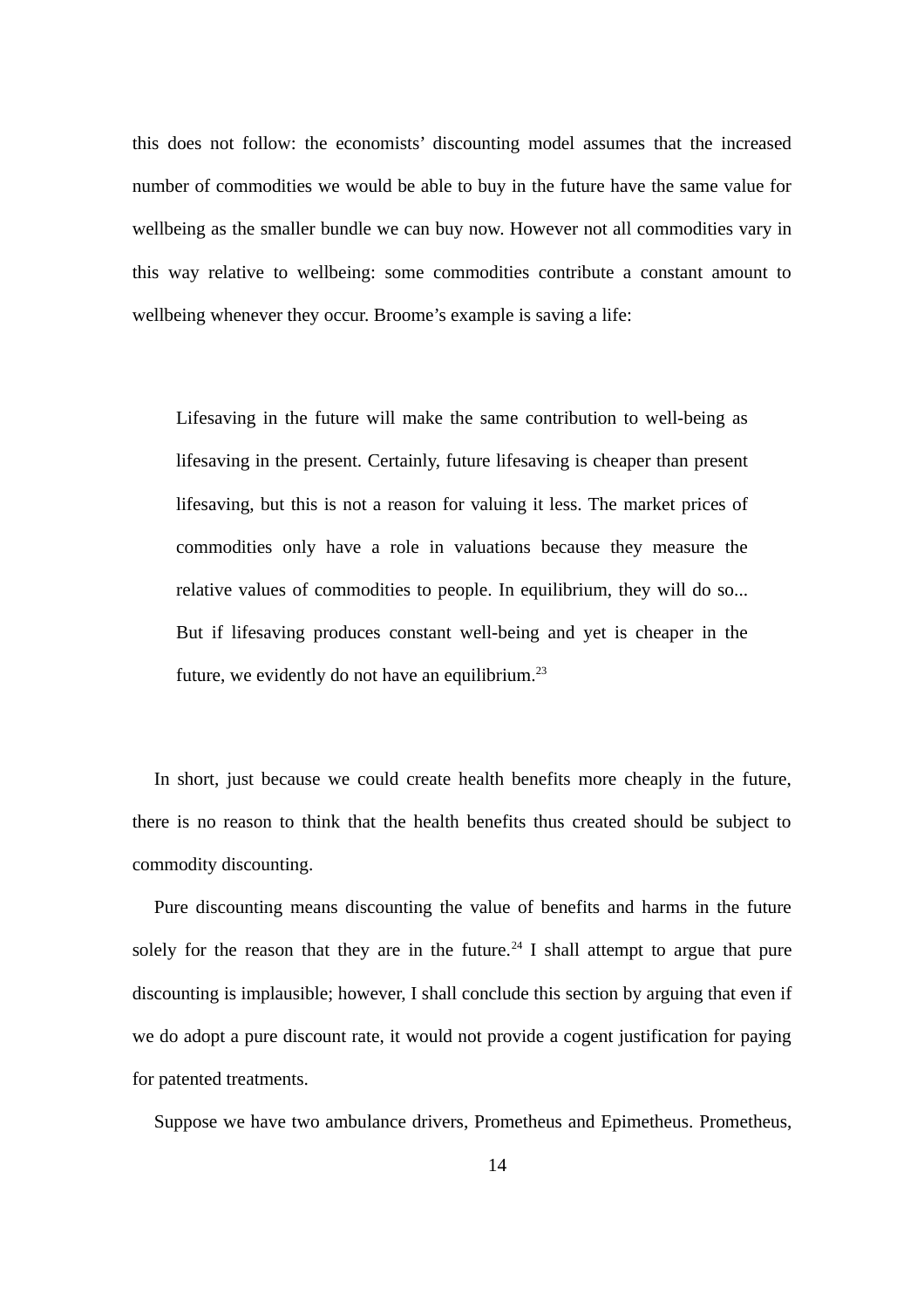like his mythic namesake, has the power of foresight: he can tell (within narrow confidence intervals) what is going to happen in the near future. He can predict with great accuracy at the start of his shift how many emergencies there will be, and the number of people who will be harmed (and how severely harmed) in each. Epimetheus has no such superpowers. For Epimetheus, the moral demands of the job are straightforward: he is to go to where people need urgent medical attention, as soon as he is called.

However Prometheus's greater knowledge gives him greater possibilities. He could act just in the same way as Epimetheus does—waiting till people require rescuing, and then heading over to them as quickly as possible. However, doing this is likely to have large opportunity costs. Given that (we stipulate) he is the only ambulance driver in the town, it will often be the case that if he prioritises whoever needs saving *now*, he will not then be able to save a larger group of no less deserving people who are not yet in distress, but who (he correctly predicts) will shortly require rescue.

Given the knowledge that Prometheus has, I think it would be wrong for him to prioritise those who need saving now, where that would have the predictable effect that more people who are equally as deserving of rescue will not be saved. My reason for saying this is simple: the time at which one becomes morally needy ought not to make a difference to the strength of one's moral claim. At the point when each person needs rescuing he or she is equally as needy as any of the others when he or she requires rescue. It is just that different people reach the point at which they need to be rescued at different times. Relying on a "first-come, first-served" model would be morally arbitrary, and where applying it would lead us to save less people that we otherwise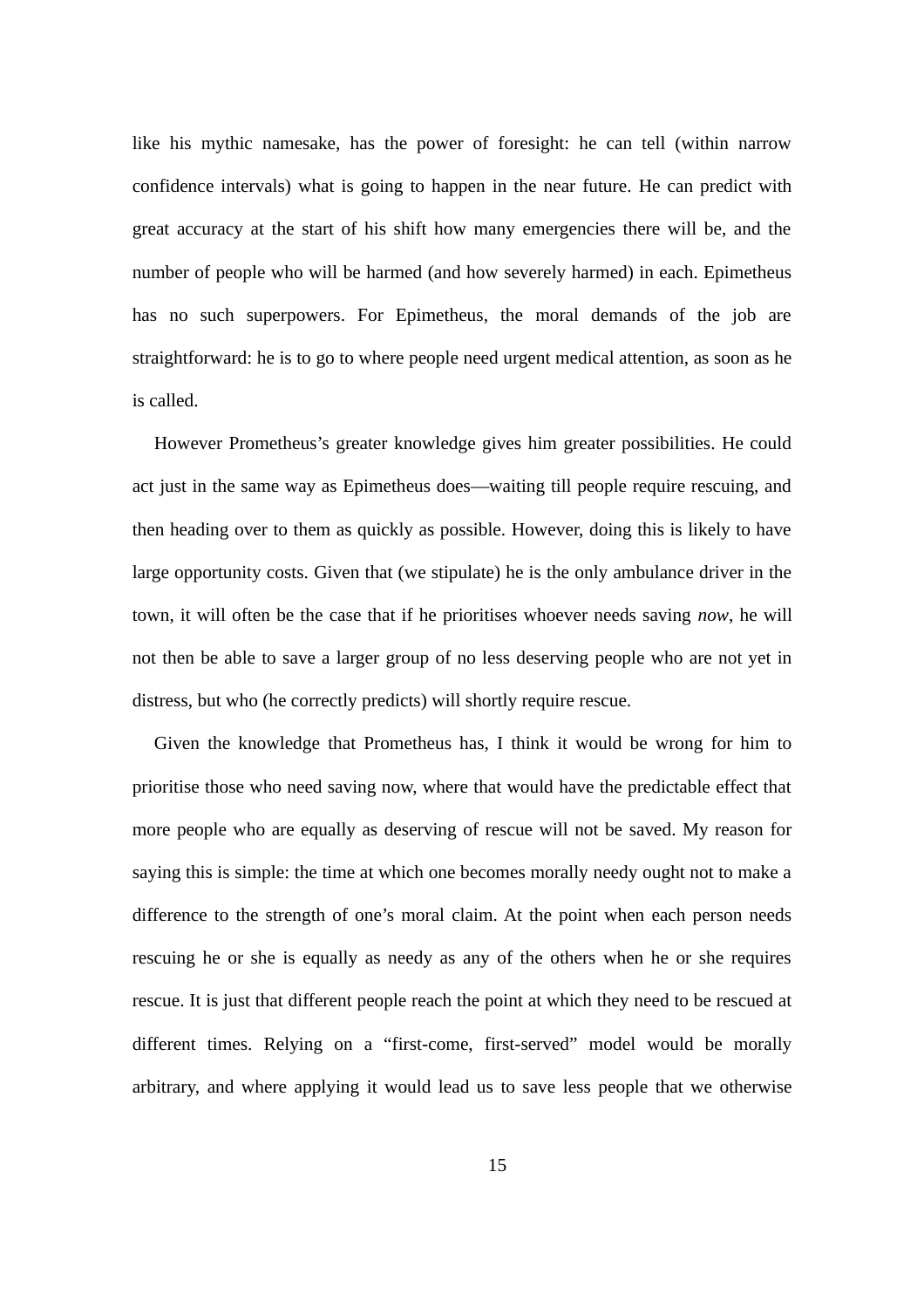could, it is morally indefensible.

#### <span id="page-15-0"></span>*The future benefits reductio*

It might be thought that this argument is subject to a reductio ad absurdum. Drugs continue to fall in price once they have come off patent, and other medical procedures will also be able to be performed more cheaply in the future. If the argument establishes that publicly funded health care systems should not pay for patented drugs, then it must also establish that publicly funded healthcare systems should not pay for drugs *at all,* for these same treatments will always be available more cheaply in the future. Call this the *future benefits reductio.*<sup>25</sup> The claim that we should not provide treatment to anyone now appears to be clearly false; so it would follow that the argument which establishes that publicly funded health care systems should not pay for patented drugs must be unsound.

This objection relies on a misunderstanding of my argument. I have proposed that our theory of the moral urgency of providing treatment – what ever other features it should have – should be atemporal. In other words, we should rank indviduals for moral urgency of treatment by a criterion which does not invoke temporal priority. The *future benefits reductio* is the worry that given that we will be able to provide treatments much more cost-effectively in the distant future, anyone now alive will come towards the bottom of the list when it comes to prioritisation, and so would not be treated now.

However, this conclusion does not follow from the atemporal approach. The atemporal approach tells us only which claims to treatment should appear higher up the list when we are trying to answer the question "which treatments should we fund when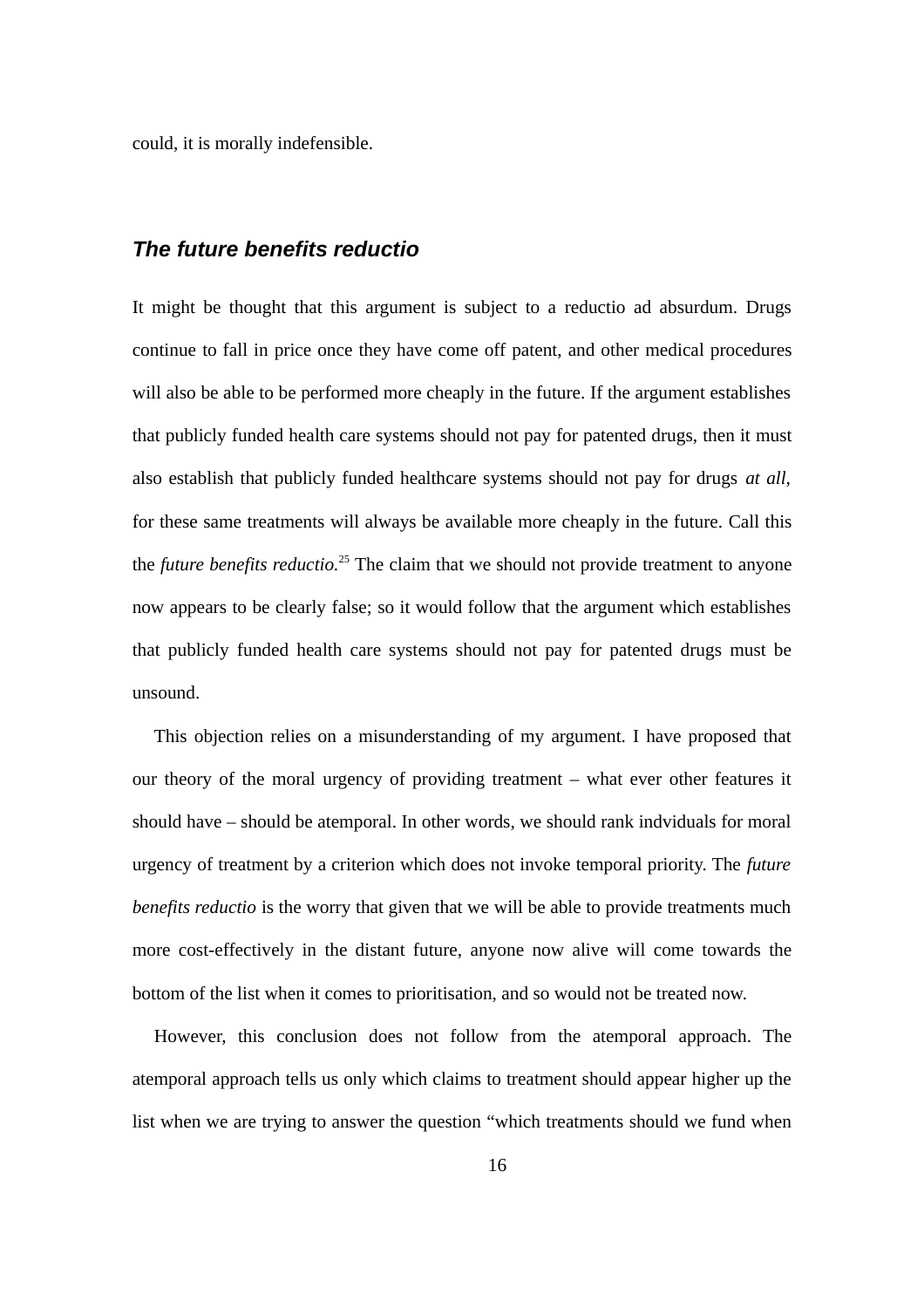we cannot afford to fund them all". The fact that there is a group Y who will in the future have the condition that Group X now have, and that Y will be able to be treated much more cost-effectively than  $X$  is a reason not to treat  $X$  now only if we cannot both treat X now and treat Y in the future. If medical treatments are getting more cost effective over the long term that is a reason for thinking that treatments which seem affordable now, given our current health budget, will be ranked high enough on the atemporal list for it to be reasonable to provide them. $^{26}$ 

#### <span id="page-16-0"></span>*Nonzero Pure Discount Rates*

Even if my argument against pure discounting is rejected, it is difficult to see how adopting a nonzero pure discount rate could provide a cogent reason to prefer using drugs whilst still on patent. In order for pure discounting to do so, it would need to be the case that the larger medical benefit to be gained in the future, when depreciated by the pure discount rate, becomes less than the smaller medical benefit obtainable whilst the drug is on patent. Given that patents typically have only another 10 years to run once the drug reaches the market, and that the prices of generic drugs will be much cheaper than patented ones, the pure discount rate would have to be high to justify using the money to buy a patented drug now rather than providing a treatment for more people once the patent expired. In order for it to be better to put the money into a patented drug now, the pure discount rate would need to be at least  $3\%$ <sup>27</sup> If we adopted this pure discount rate, then a benefit 30 years in the future would be worth only 40% of what that same benefit would worth now, one 60 years would be worth 16%, whilst a benefit in 100 years would be worth less than 5% of one now.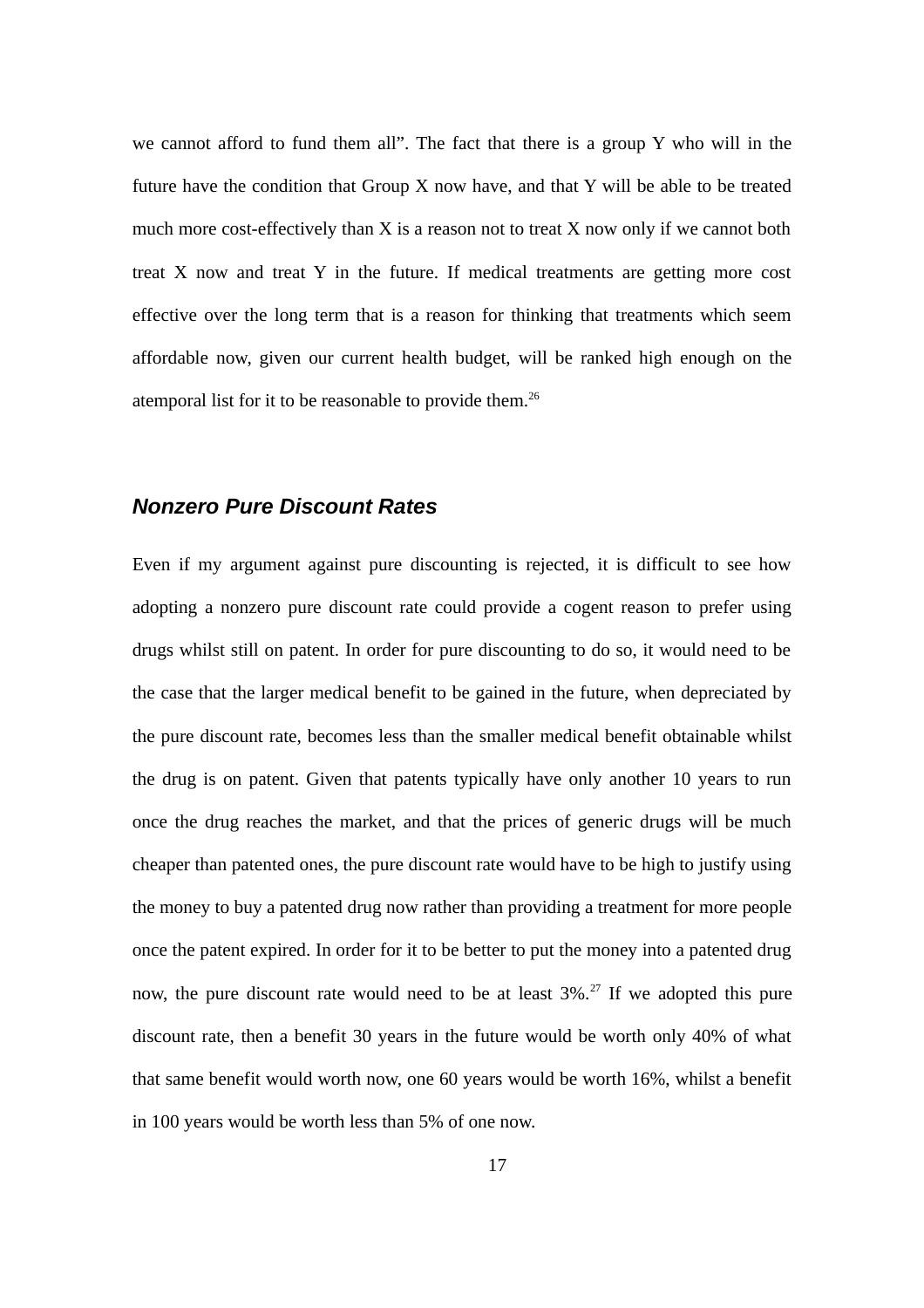But if such a pure discount rate were correct for health harms and benefits, then it would (unless there is some distinguishing feature) have to be true for other future harms and benefits, such as those due to climate change.<sup>28</sup> If we adopted such a high pure discount rate, it would not be wrong to make things much worse for people as little as ten years in the future, because we would be able to legitimately discount greatly the important of their future wellbeing. This seems clearly unacceptable. So even if we should adopt a nonzero pure discount rate, it is implausible to think that the pure discount rate would be high enough to provide a reason to reject my argument.

## <span id="page-17-0"></span>**5 The Rule of Rescue**

Another objection focuses on the moral importance of the fact that the people who currently need treatment are sick *now.* When a child falls down a well, or miners get trapped below ground, hardly anyone thinks it a bad thing if a massive rescue operation is mounted, even if the money spent on this rescue could save rather more lives if devoted to more cost-effective ways of improving human lives. So, appealing to the same considerations, we could argue that the *presentness* of current need allows us to legitimately prioritise it, even though we could treat more citizens with medical conditions of the same moral urgency if we were to prioritise our resources atemporally. Albert Jonsen christened our response to such cases the Rule of Rescue.<sup>29</sup>

I do not want to deny the emotional force of rescue cases of this kind, but it would be mistaken to use such emotions as a basis for public policy. Our intuitions about rescue are heavily affected by factors which are morally arbitrary. For instance, they are more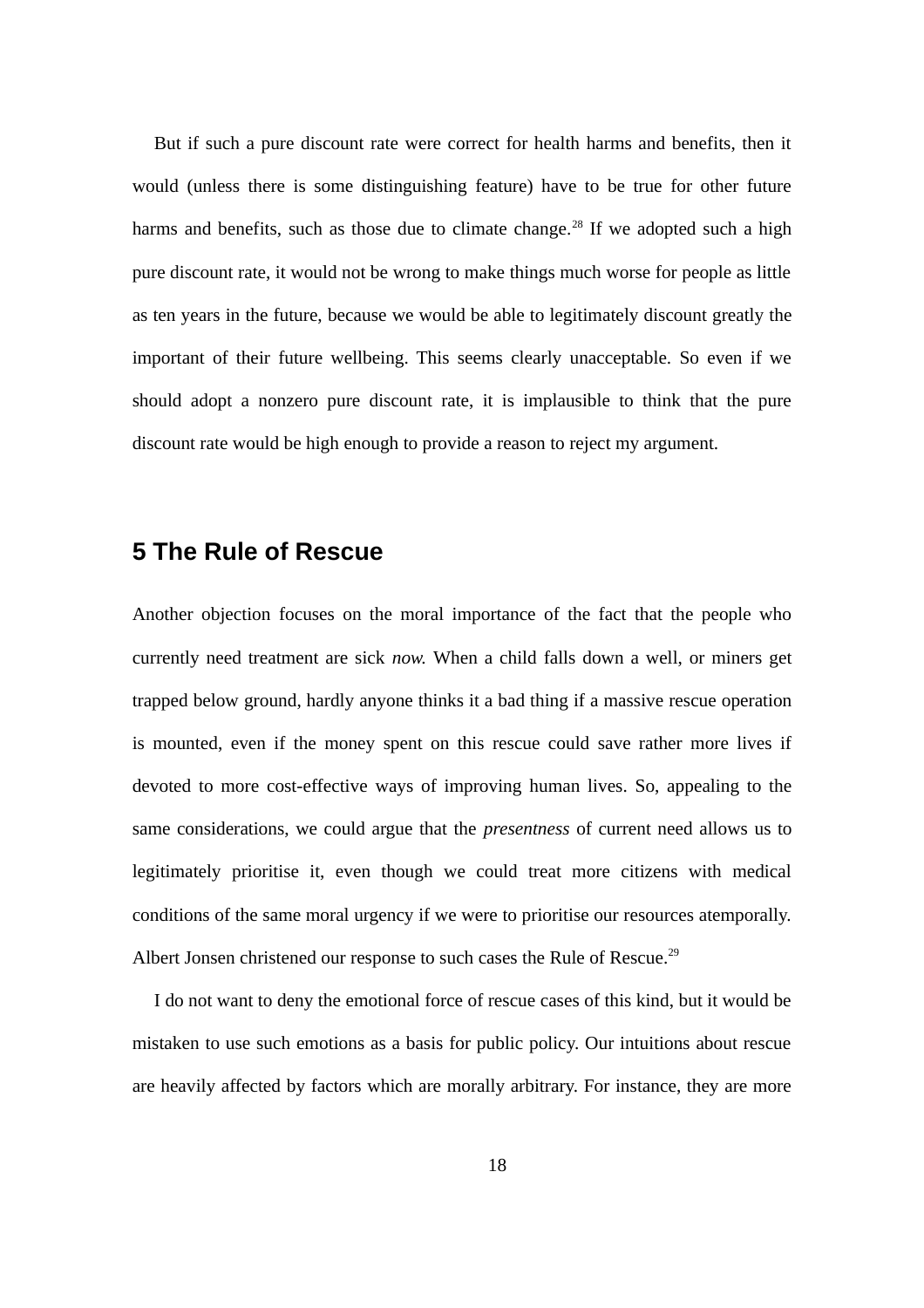likely to be triggered by a large percentage of a small group in peril than a smaller percentage of a larger group.<sup>30</sup> They are triggered by identifiable individuals rather than statistical lives. And they are more likely to be triggered by a sudden drop in wellbeing for someone than by a gradual drop, or by the fact that someone has been in a bad way for a very long time. But none of these seem like very cogent moral reasons. $31$ 

More importantly, the psychological effects of the impulse to rescue depend on us framing the situation as an *exceptional* one in which a sudden and unexpected calamity is avertible by swift action. But it is doubly mistaken to view the design of publicly funded healthcare systems through this lens. First, patterns of morbidity and mortality are not unexpected when we ascend to a policy level. Whilst for any given person, a stroke or a road traffic accident may be a sudden and unexpected catastrophe, we have a great deal of epidemiological research which will allow us to predict—within fairly narrow confidence intervals—the expected number of strokes and road traffic accidents in a country each year. It is simply a dereliction of a government's duty if it does not collect such data, and plan policies on the basis of the expected statistics for each disease. Given the availability of epidemiological data, publicly funded healthcare systems are in a situation like Prometheus rather than Epimetheus, and so they too should be unmoved by concerns of presentness.

Second, from a policy level it is mistaken to assume that each case where death is imminent should be treated in accordance with the rule of rescue. Getting sick and dying is the rule, not the exception. It is the human condition, and will be with us for as long as there are human beings. $32$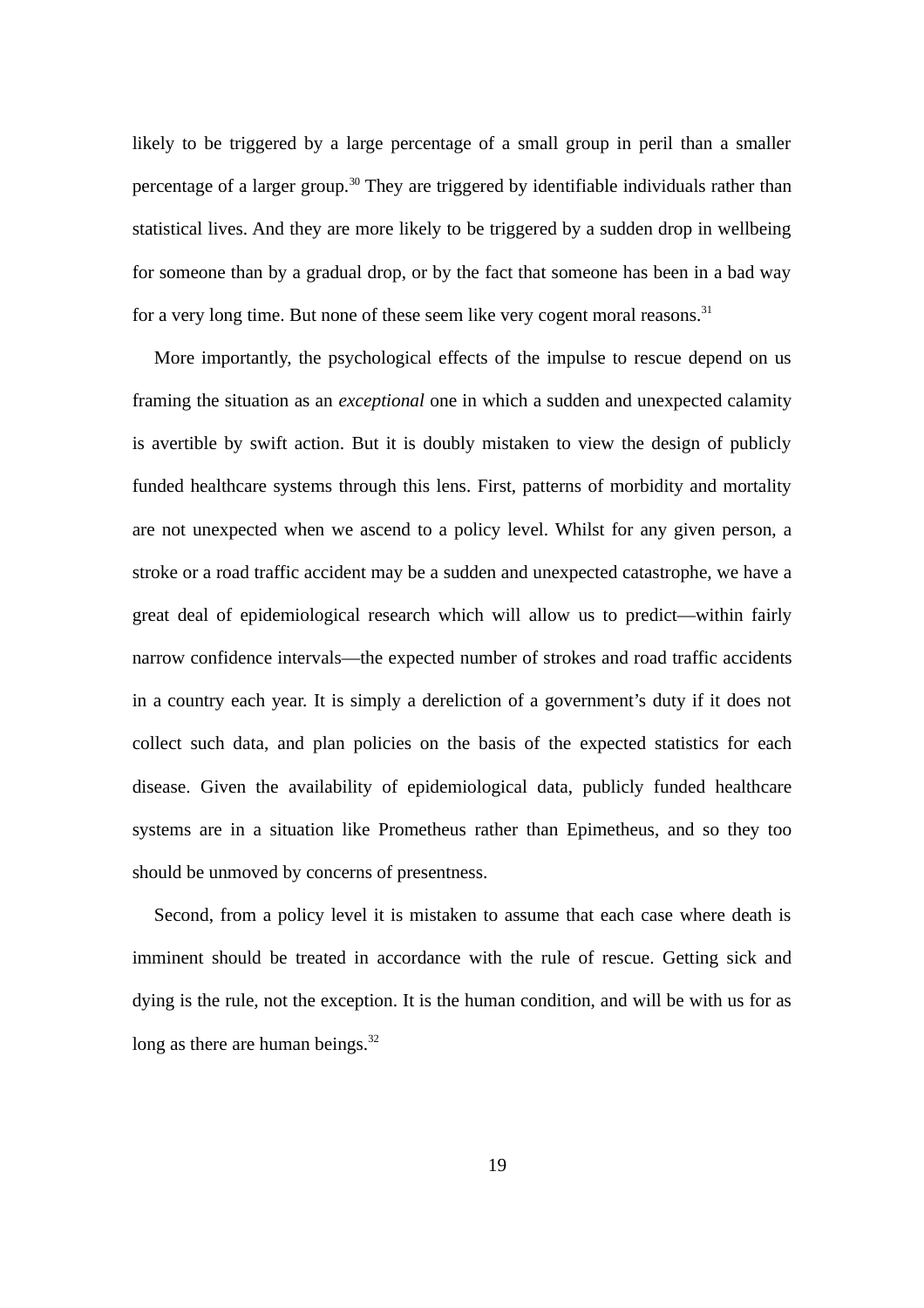# <span id="page-19-0"></span>**6 Arguments from equality of access**

Healthcare is a good which is widely considered to be of special moral status.<sup>33</sup> It might be thought that there is something worryingly unequal about a healthcare system in which poorer citizens are deprived of access to the latest life-saving medicines. My suggestion, it might be argued, would create a two-tier system: those who have to stick with the generics they can get from the publicly funded healthcare system, and those who are rich enough to privately purchase expensive patented drugs for their condition.

I agree that this is a genuine worry, but we should notice that problems of unequal access are endemic to any attempt to contain drug costs. As things stand, some patented drugs are already excluded from being funded in public healthcare systems because they are not cost-effective enough. Given a limited budget, publicly funded healthcare systems must choose either (1) to fund *all* drugs, regardless of their cost-effectiveness, or decide that some drugs are not cost-effective enough to fund. If they decide that some drugs are not cost-effective enough to fund, they can either (2) prevent those drugs being made available to those who want to buy them privately, or (3) allow those drugs to be bought privately. Option (1) is a denial of the problem, rather than a plausible solution to it. Cost containment strategies have been introduced in healthcare because we do not have enough resources to meet everyone's healthcare needs. It is perverse to respond to this scarcity by insisting that all drugs should be provided, regardless of their expense. Publicly funded healthcare systems should adopt either option (2), or option (3): my argument here does take a stance on which is to be preferred.

 Cost containment of patented drugs is not new. What my argument provides is a different, and more morally compelling argument for withholding access to some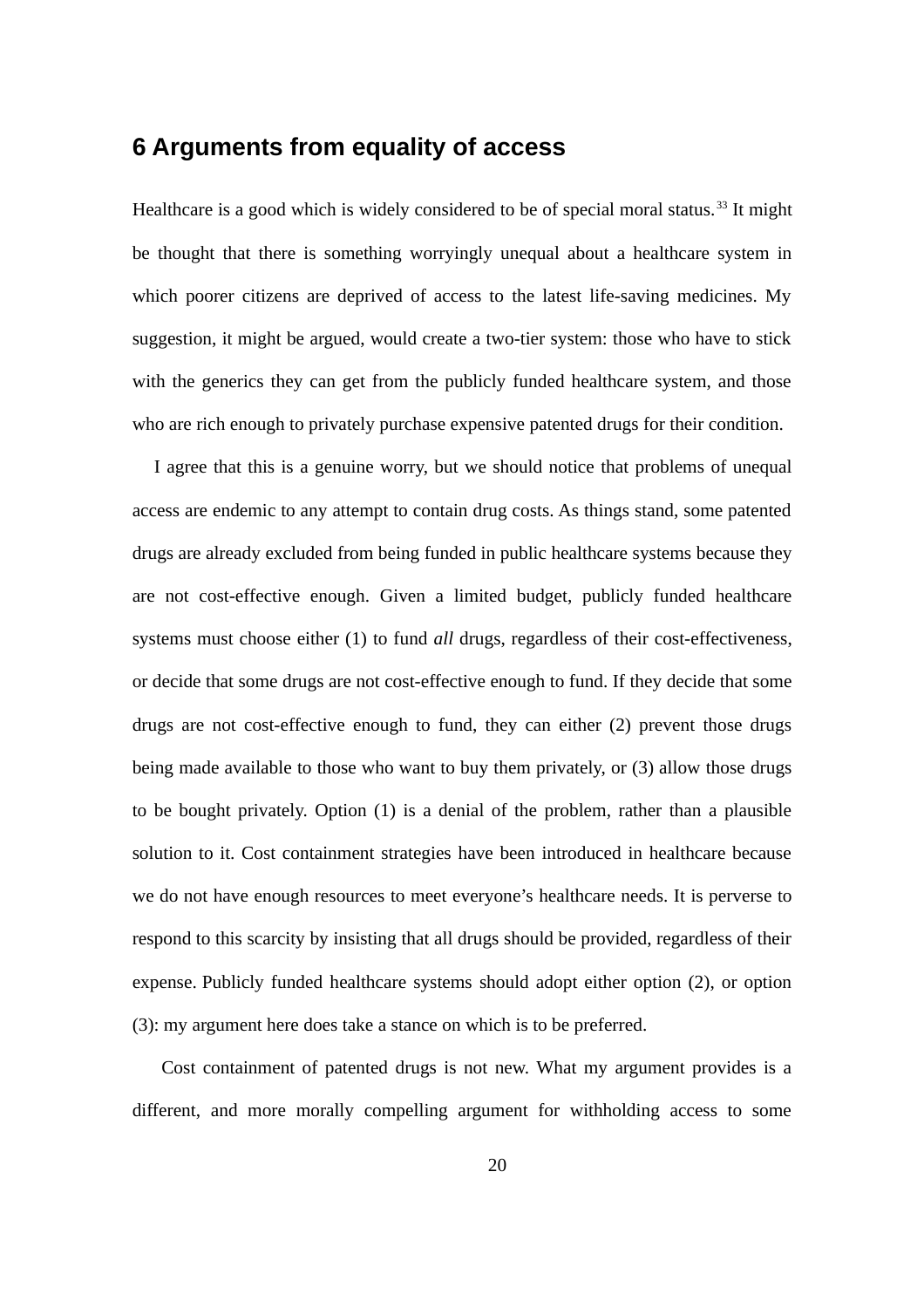patented treatments. Whether healthcare systems persuaded by my argument would allow systematically less access to patented treatments than current systems will depend both on the size of the allocated healthcare budget, and on the specifics of the account of the moral urgency of medical need the healthcare system chooses to adopt.

# <span id="page-20-0"></span>**7 Funding future drug development**

The purpose of the patent system is to incentivise innovation by providing a return on investment for patentholders, and so any proposal that reduces the amount of patented drugs bought will by the same token weaken this element of incentivisation. If many countries were to opt out of buying patented drugs in their publicly funded healthcare system, then this would lead to a decline in the number of new drugs being developed, and would be deleterious to those who were then unable to benefit from new drugs in the future.

This worry is a very real one. Given that the main claim I am arguing for is that systems of resource allocation for public healthcare systems should take future claims to treatment seriously, it would be a very serious problem if these concerns could not be answered. $^{34}$ 

The first point to make in response is that my argument has been against *over-valuing* present patented treatments. It does not follow that healthcare systems that were persuaded by my argument would fund *no* patented drugs: whether they fund a particular patented drug will depend both on their available budget, and on how morally urgent they think the good which can be done by the patented drug for a given unit of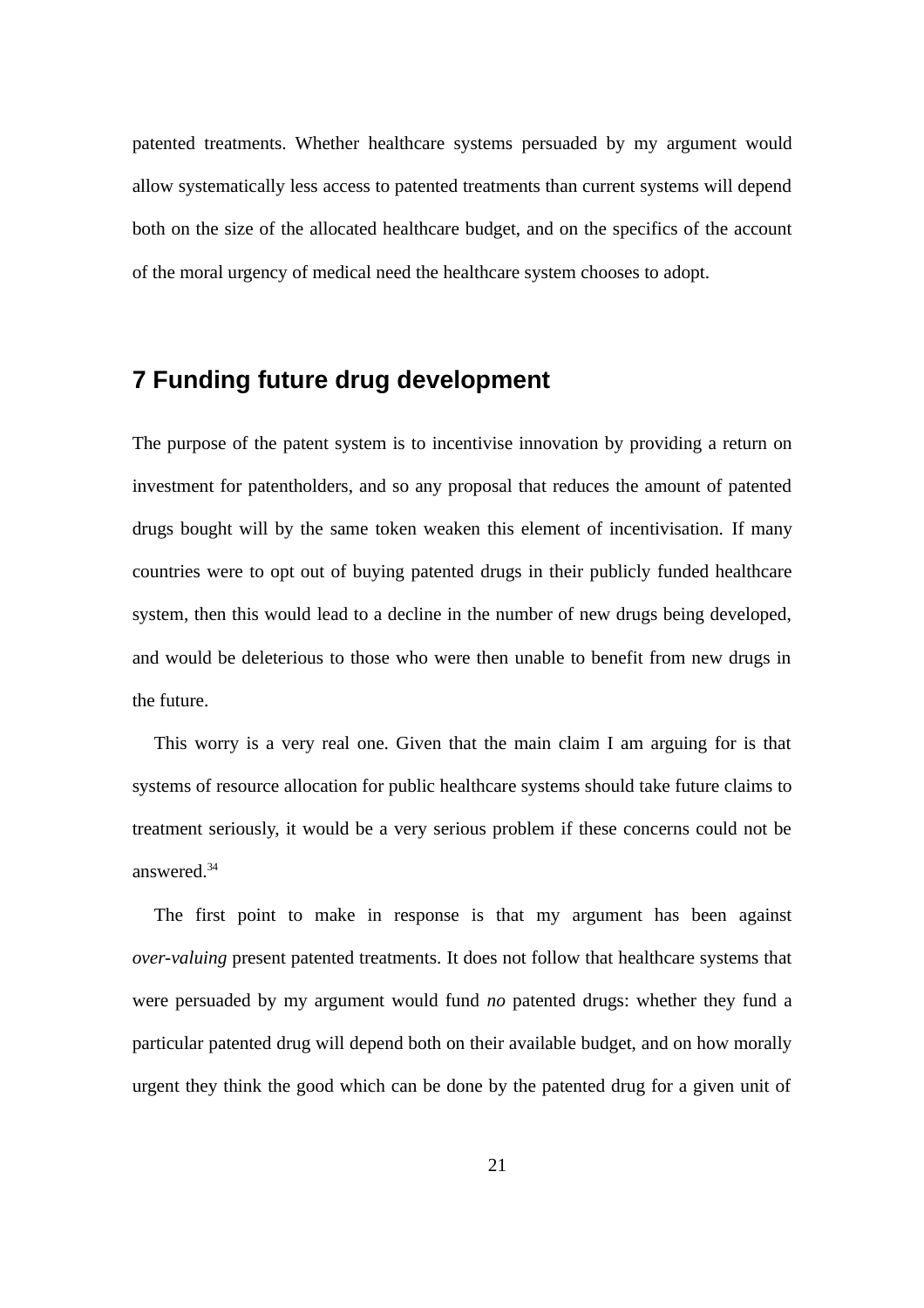resource is. So it is possible that, consistent with my proposal, a wealthy healthcare system might choose to fund a considerable number of patented drugs. Moreover, it would be consistent with the scheme that I am proposing for publicly funded healthcare systems to add an additional weighting to health gains produced by highly innovative medicines. Applying such a weighting would bring additional new medicines within the confines of what would be funded.<sup>35</sup>

A second and deeper point is that both the fairness and the effectiveness of the patent system as a way of incentivising drug development are increasingly being called into question. The poor conversion rate of R&D spending into New Chemical Entities and the disturbing trend for much research to go into "me too" drugs has received much press.<sup>36</sup> There are also fundamental questions of fairness in the diseases which commercial companies target: diseases which are prevalent only in poorer countries get far less than the share of research money dictated by their contribution to the global burden of disease.<sup>37</sup>

In the light of these problems, it would be premature to think that the viability of any proposal for the purchase of pharmaceuticals should be judged by its ability to support the patent system as it currently exists. There are a number of alternative ways in which research into new drugs can be funded that have been argued to be both fairer and more efficient than the current system, including sponsoring more research into neglected diseases, compulsory licensing as standard in developing countries,<sup>38</sup> offering prizes for drug inventions, $39$  and contributing to a mechanism like Thomas Pogge and Aidan Hollis's proposed Health Impact Fund.<sup>40</sup> If it is correct to suppose that such alternative approaches fairer or more effective ways to fund drug development, then an obvious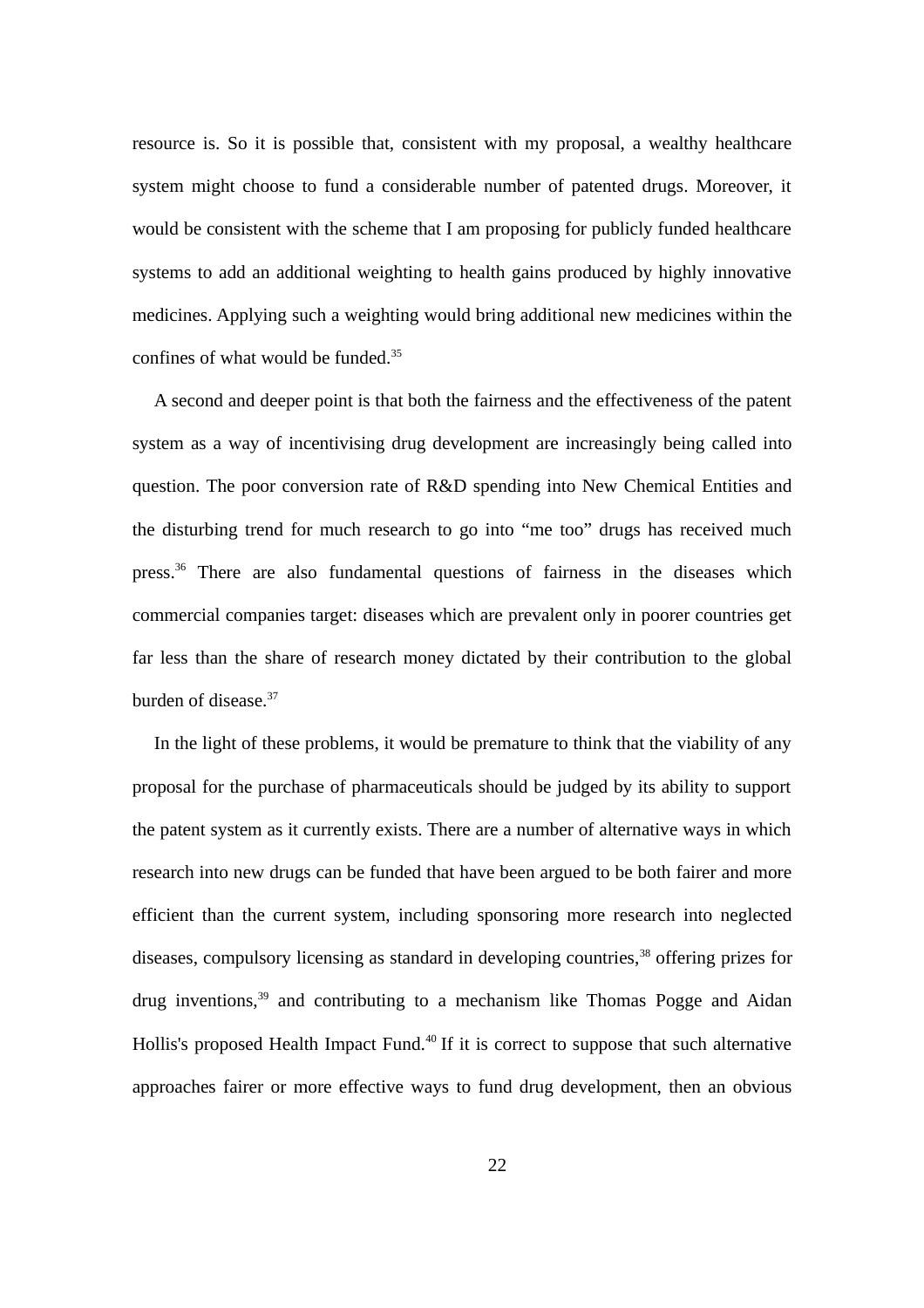solution would be for publicly funded healthcare systems to support drug innovation by making a proportionate contribution to such schemes.

# <span id="page-22-0"></span>**8 Conclusion**

I have argued that it is much more difficult for publicly funded healthcare systems to justify paying for patented drugs than is usually thought. Whatever substantive account of moral urgency of medical needs a healthcare system adopts, it should prioritise providing treatment to *n+m* people with a moral urgency of need of *s* in ten years' time over providing treatment to *n* people with a moral urgency of need of *s* now.

However, my argument in this article establishes only that *where we have to choose* between providing the treatment now and providing it once the patent expires*,* we should provide it after the patent expires. Depending on the size of a given healthcare budget, it may be that we can afford *both* to provide the patented drug now to *n* people, *and* to provide it to *n+m* people once the patent expires. In such cases I would of course advocate that we supply it now. But not all cases are of this sort. Publicly funded healthcare systems face genuine scarcity of resources: they cannot fund all the treatments for all the medical needs. Given this situation, one thing they should definitely not do is to provide patented treatments now at the expense of providing more morally urgent treatments in the future.<sup>41</sup>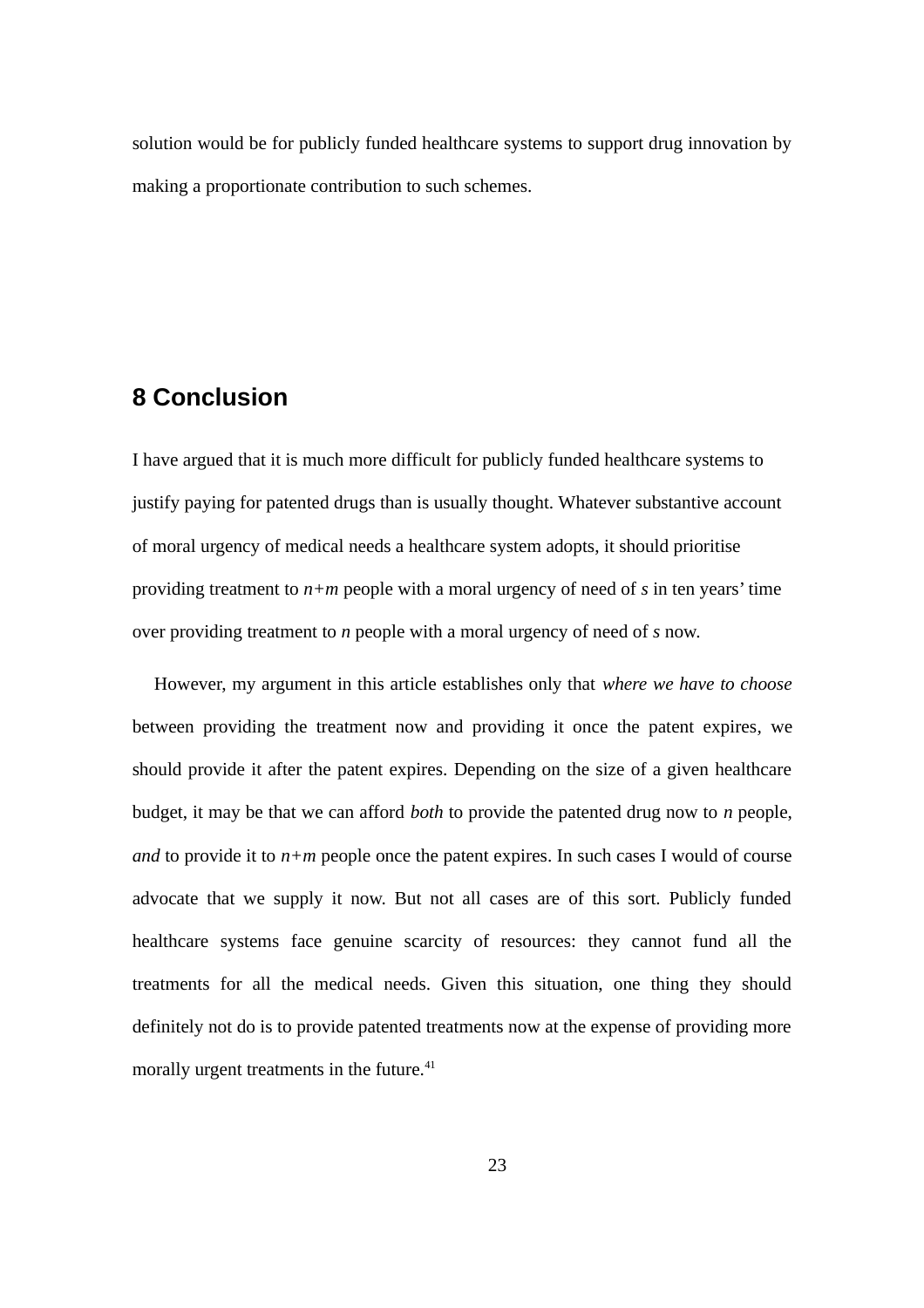- <sup>1</sup> The effectiveness of antibiotics declines as they are used. However, as I argue in Section 3, the fact that antibiotic effectiveness is a limited and non-renewable resource does not support the claim that we should prioritise using antibiotics now.
- <sup>2</sup> This figure is from a widely cited report by Joseph A. DiMasi, Ronald W. Hansen and Henry G. Grabowski, "The price of innovation: new estimates of drug development costs" *Journal of Health Economics* 22.2 (2003): 151–185. Christopher P. Adams and Van V. Brantner found a wide variance between \$500 million to over \$2 billion, depending on product drug developed, and the developing firm, in "Estimating The Cost Of New Drug Development: Is It Really \$802 Million?" *Health Affairs* 25.2 (2006): 420–428.
- <sup>3</sup> This period is composed of the clinical research and development phase (2–10 years), with an average of 5 years, and gaining approval from the relevant national drug regulator such as the FDA, or MHRA (2 months–7 years), with an average of 2 years. For an overview, see Michael Dickson and Jean Paul Gagnon. "Key factors in the rising cost of new drug discovery and development", *Nature Reviews Drug Discovery* 3.5 (2004): 417–429.
- <sup>4</sup> U.S. Food and Drug Administration, *Generic Drugs: Questions and Answers*. http://www.fda.gov/Drugs/ResourcesForYou/Consumers/QuestionsAnswers/ucm100100.htm. Last accessed 20 June 2011.
- <sup>5</sup> See EU Competition Commission Pharmaceutical Sector Inquiry, *Fact Sheet 1 Prices, time to generic entry and consumer savings*, available at [http://ec.europa.eu/competition/sectors/pharmaceuticals/inquiry/fact\\_sheet\\_1.pdf.](http://ec.europa.eu/competition/sectors/pharmaceuticals/inquiry/fact_sheet_1.pdf) The full reports from this commission can be found at

[http://ec.europa.eu/competition/sectors/pharmaceuticals/inquiry/index.html.](http://ec.europa.eu/competition/sectors/pharmaceuticals/inquiry/index.html)

<sup>6</sup> EU Competition Commission Pharmaceutical Sector Inquiry, *op cit.*.

Whilst my argument does not depend on this occurring, it is worth noticing that there would be potential for much greater cost savings on prices of generics if there were a political will to ensure a more competitive market. The patent system is designed to allow the patent holder to charge an economic rent. Where there are only one or two generics manufacturers in the market, each can create a market for themselves by charging only a moderate amount less than the price previously charged by the manufacturer of the branded drug. In this period, the price that the early entrants are charging will usually still be wildly disproportionate to the marginal cost of production of the drug. HIV/AIDS drugs provide an interesting case study of the startling effects that political lobbying and real competition between generics manufacturers can have on prices: "In May 2000, the price of a brand-name antiretroviral (ARV) drug cocktail was \$US10,400 per patient per year. It was only in October 2000 when a generic producer offered to sell a triple combination cocktail at \$US800 that things began to change. Within a UN-led initiative to cut prices of AIDS cocktails for a small number of developing countries, pharmaceutical companies dropped their price to \$US931. In February 2001, the generic price dropped again to \$US350, which set off a price war between branded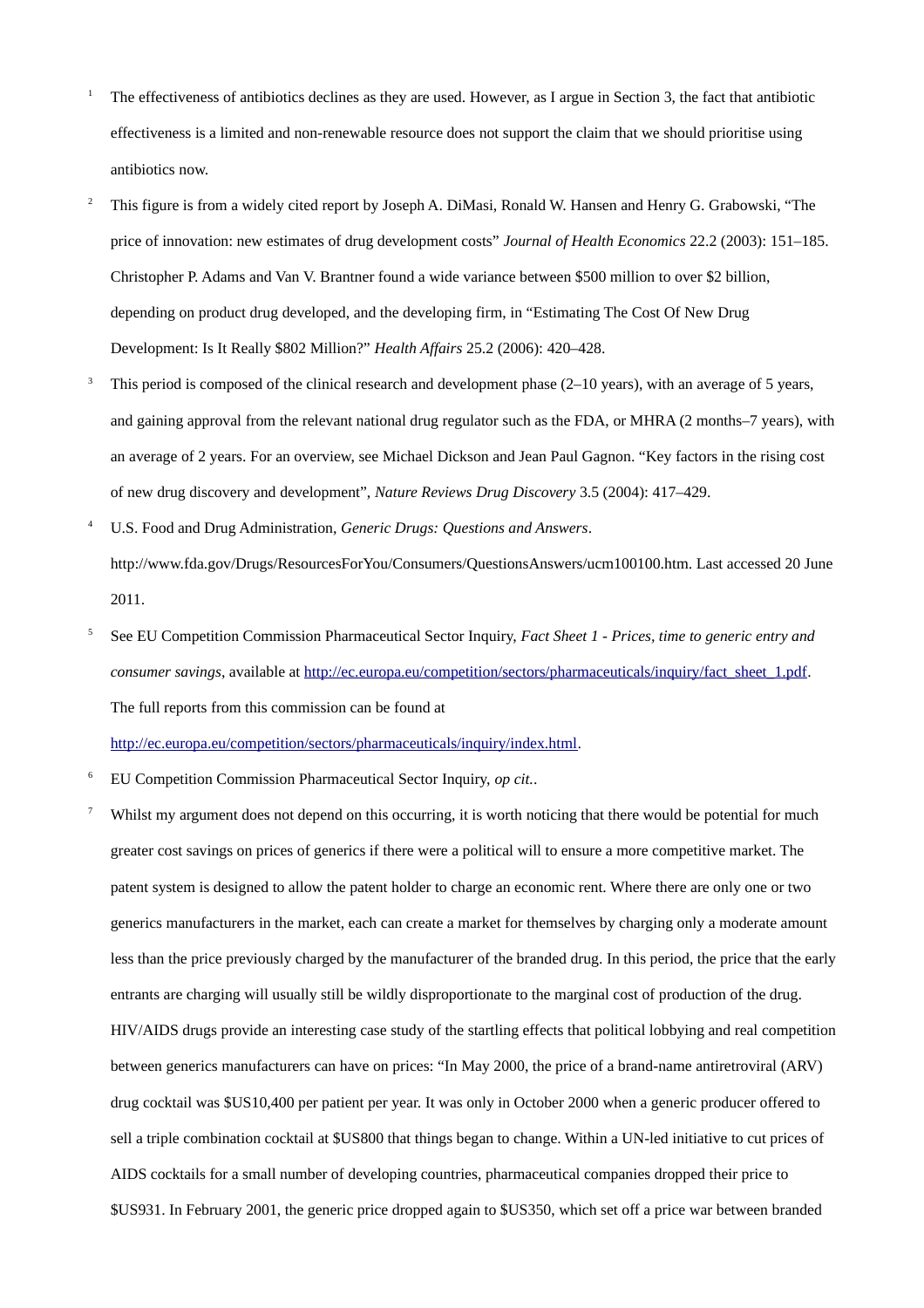and generic drug makers, reducing the prices of both brand-name and generic drug cocktails. In October 2001, the best world price for a triple-combination drug cocktail had come down to \$US295." Médecins Sans Frontières, *A Matter of Life and Death: The Role of Patents in Access to Essential Medicines,* November 2001. Available from [http://www.doctorswithoutborders.org/publications/reports/2001/doha\\_11-2001.pdf.](http://www.doctorswithoutborders.org/publications/reports/2001/doha_11-2001.pdf) Last accessed 6 January 2011.

- 8  [http://www.gphaonline.org/about-gpha/about-generics/facts.](http://www.gphaonline.org/about-gpha/about-generics/facts) Last accessed 20 June 2011.
- 9 Jennifer Dixon, *Making progress on efficiency in the NHS in England: options for system reform*. Nuffield Trust, 2010, p. 7. Available from: [http://www.nuffieldtrust.org.uk/members/download.aspx?](http://www.nuffieldtrust.org.uk/members/download.aspx?f=/ecomm/files/Making_progress_on_efficiency_in_the_NHS_in_England.pdf) [f=/ecomm/files/Making\\_progress\\_on\\_efficiency\\_in\\_the\\_NHS\\_in\\_England.pdf.](http://www.nuffieldtrust.org.uk/members/download.aspx?f=/ecomm/files/Making_progress_on_efficiency_in_the_NHS_in_England.pdf) Last accessed 20 June 2011.
- 10 http://www.imshealth.com/imshealth/Global/Content/Document/Market\_Measurement\_TL/Generic\_Medicines\_GA [.pdf](http://www.imshealth.com/imshealth/Global/Content/Document/Market_Measurement_TL/Generic_Medicines_GA.pdf) Last accessed 20 June 2011.
- $11$  The principle remains silent on how we should rank the priority of individual moral claims to resources: possibilities include doing so on the basis of well off or badly off the person who will be receiving the benefit is; the person's capacity to benefit from the resource; or that each person has an equal claim to the resource. It would also be compatible with the principle to hold a pluralist account. The only thing that the principle requires is that we have some nonarbitrary way of deciding what I shall call the *moral urgency* of providing the scarce resource to any given individual: who should be higher priority, who lower, and who the same priority.
- $12$  The principle remains silent on how, if at all, we should aggregate individual moral claims into the moral claims of groups: possibilities include simply aggregating, or a more complex methodology of pairwise comparison, such that we compare the highest priority person in the first group with the highest priority person in the second group and so on. The principle presupposes merely that there is some nonarbitrary way of deciding which of two groups composed of the same number of individuals has the greater claim to the limited resource, and when both groups have an equal claim.
- <sup>13</sup> John Taurek, "Should the numbers count?," *Philosophy and Public Affairs,* 6(4) (1977): 293-316.
- <sup>14</sup> This way of setting up the problem is Michael Otsuka's in "Scepticism About Saving the Greater Number", *Philosophy and Public Affairs* 32.4 (2004): 413–426 at p. 413. However, instead of my (2) and (3) Otsuka has the requirement that the saving can be performed "at trivial cost to yourself". Otsuka's premiss attempts to perform two tasks: first to make plausible the claim that there is a duty to save at least one group, and second, that the costs of saving should not make a difference. In my reconstruction I have explicitly separated these.
- <sup>15</sup> Prominent nonconsequentialists who have argued in favour of saving the greater number in these kinds of cases (though for somewhat different reasons) include T.M. Scanlon, *What We Owe To Each Other* (Cambridge, Mass.: Harvard University Press, 1998), Frances Kamm, 'Aggregation and Two Moral Methods', *Utilitas*, 17 (2005): 1-23, Otsuka, *op cit.*, Rahul Kumar, "Contractualism on Saving the Many", *Analysis* 61.270: 165-170.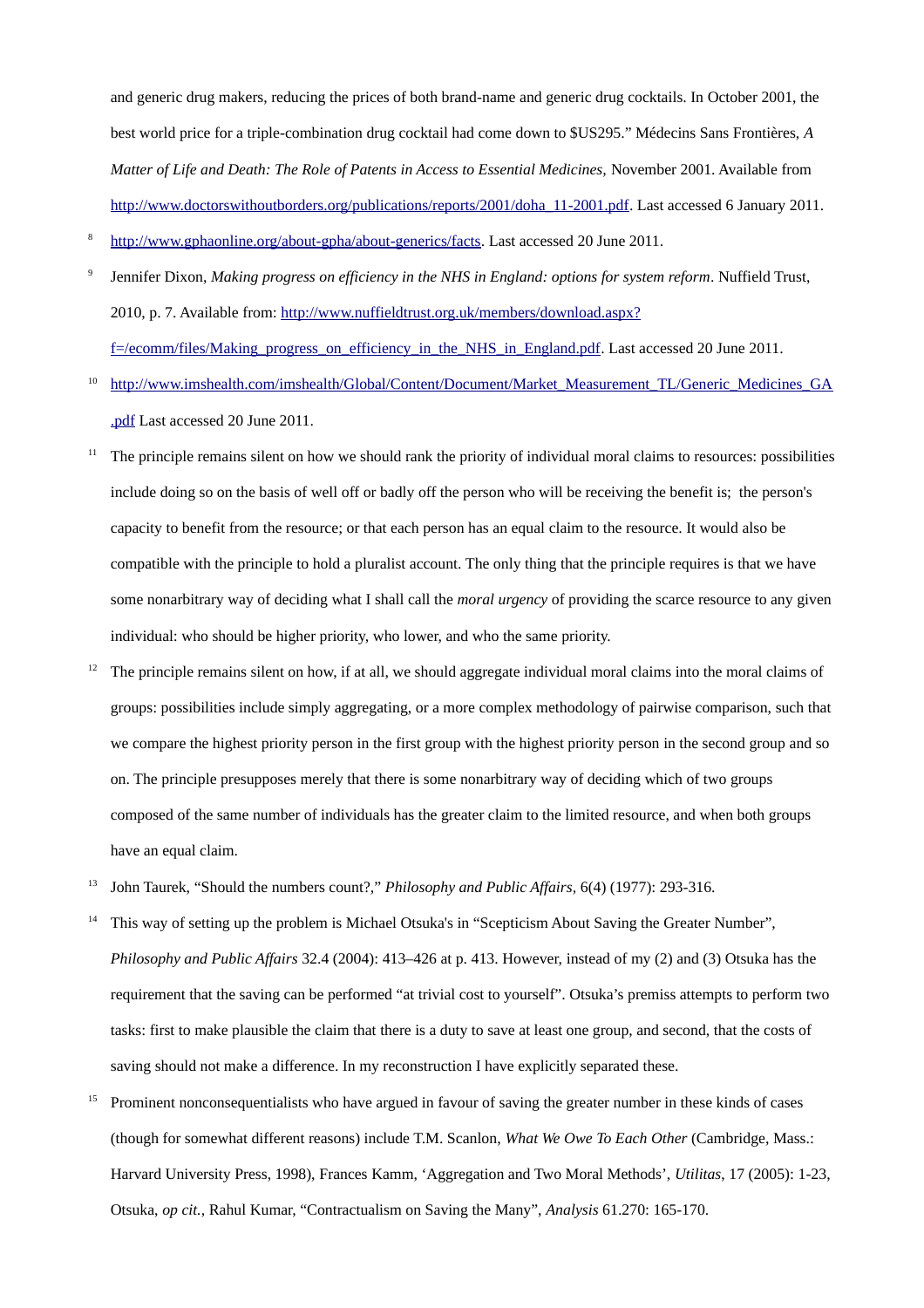- <sup>16</sup> In addition, as Section 7 examines, there might be reason to apply a weighting to particularly innovative drugs that would allow them to be reimbursed at a level more than proportionate to the immediate healthcare benefit they provide.
- $17$  Of course, depending on a particular substantive account of moral urgency of medical need, some drugs will come

fairly low down on the list of priorities even once they are out of patent: it may be that the drug provides very little

medical benefit, and is intrinsically costly to produce, for instance.

- <sup>18</sup> Which treatments those would be depends of course on our particular substantive account of the moral urgency of medical treatments.
- <sup>19</sup> For an accessible introduction to this problem, see Karl Drlica and David S. Perlin, *Antibiotic Resistance:*

*Understanding and Responding to an Emerging Crisis* (New Jersey: FT Press, 2011).

- <sup>20</sup> Though it may have indirect effects if, for example, the availability of generic versions of a drug makes the drug cost-effective to use in a wider variety of contexts.
- <sup>21</sup> James Wilson, "Drug Resistance, Patents and Justice: Who Owns the Effectiveness of Antibiotics?" in *Global Health, Global Goods, and International Community* ed. John Coggon and Swati Gola (London: Bloomsbury Academic, 2012).
- <sup>22</sup> John Broome. "Discounting the Future", *Philosophy & Public Affairs* 23.2 (1994): 128–156, at p. 139.
- <sup>23</sup> John Broome, *op. cit.*, p. 150.
- <sup>24</sup> Most philosophers have followed Ramsey's lead in thinking that pure discounting is "is ethically indefensible and arises merely from the weakness of the imagination". Frank P. Ramsey. "A Mathematical Theory of Saving", *The Economic Journal* 38 (1928): 543–559, at p. 543. Arguments for pure discounting have mostly come from economists. For an overview of this debate, see John Broome, *Counting the Cost of Global Warming* (Bristol: White Horse Press, 1992), chapter 3; and Grégory Ponthière, "Should we discount future generations' welfare? A survey on the "pure" discount rate debate," *CREPP Working Papers* 0302, Centre de Recherche en Economie Publique et de la Population (CREPP) 2003. Available from [http://ideas.repec.org/p/rpp/wpaper/0302.html.](http://ideas.repec.org/p/rpp/wpaper/0302.html)
- <sup>25</sup> For an interesting analysis of this argument, see Dan Moller, "Should we let people starve for now?" *Analysis*  66:291 (2005): 240-247.
- <sup>26</sup> Despite the increase of cost-effectiveness of treatments over time, we should not expect that all possible treatments we have available now would be ranked high enough up the atemporal list to be funded. The fact that we cannot meet all healthcare needs with current budgets, and think that there is no reason to make current healthcare budgets radically larger is a strong reason to think that some current treatments would not reach the atemporal cutoff point. Which treatments those would be depends of course on our particular substantive account of the moral urgency of medical treatments.
- <sup>27</sup> Assuming, conservatively, that after 12 years prices for the generic drug will be 40% less than the branded drug is at the beginning of its patent period. In fact, the pure discount rate would have to be considerably in excess of 3%, given that we could take our initial sum of money and invest it in the bank for the period of the patent.
- It is hard to see how there could be any such distinguishing feature, especially (as is well argued by Anthony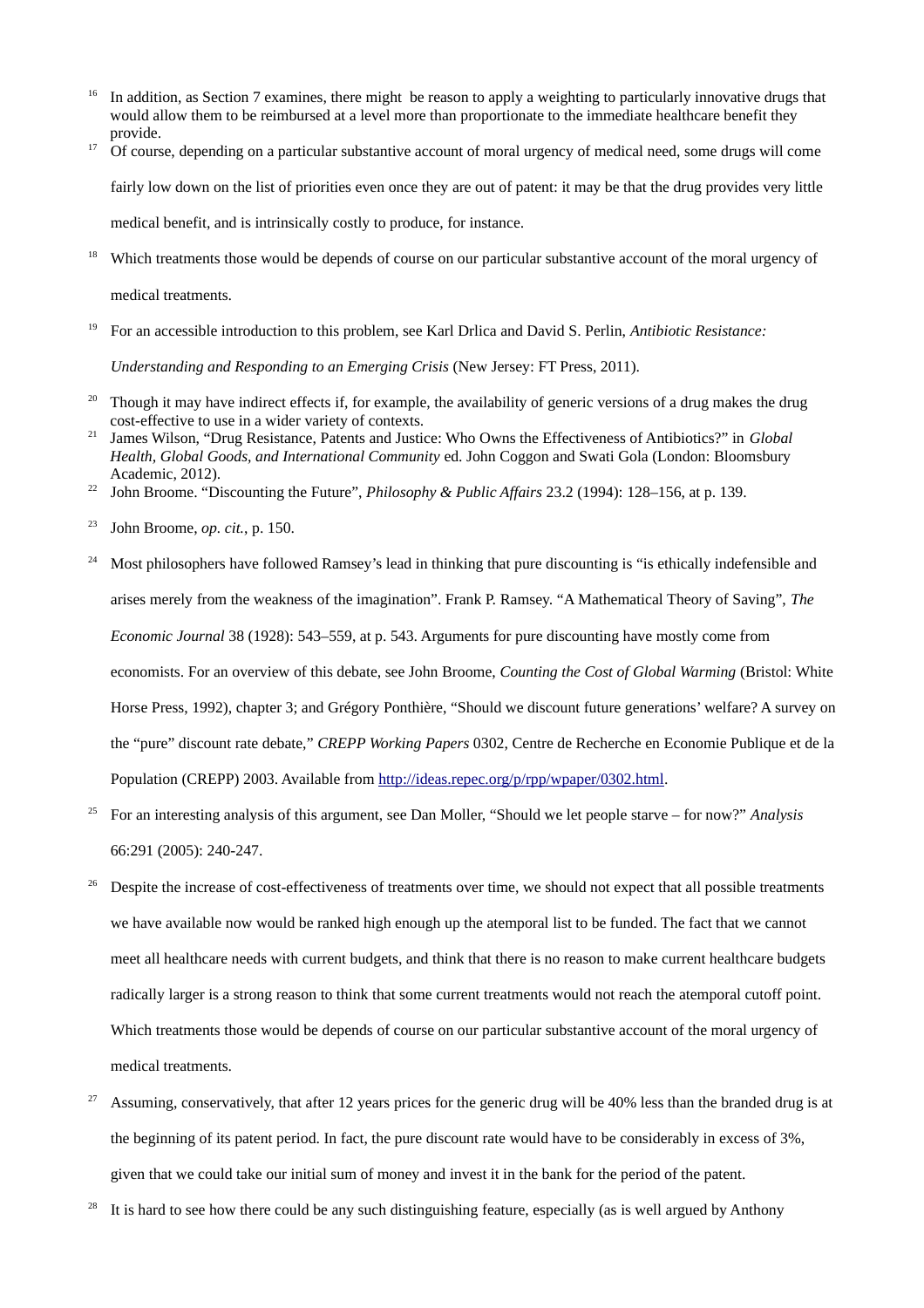Costello et al. "Managing the health effects of climate change", *The Lancet* 373.9676 (2009): 1693–1733), many of the bad effects of climate *are* effects on human health.

- <sup>29</sup> Albert R Jonsen, "Bentham in a Box: Technology Assessment and Health Care Allocation", *Law, Medicine and Health Care* 14 (1986): 172-4, at p. 174.
- <sup>30</sup> Karen Jenni and George Loewenstein, "Explaining the Identifiable Victim Effect", *Journal of Risk and Uncertainty* 14.3 (1997): 235–257.
- <sup>31</sup> John McKie and Jeff Richardson, "The Rule of Rescue" *Social Science & Medicine* 56.12 (2003): 2407–2419. Mark Sheehan has recently argued in this journal that a more cogent moral justification for the rule of rescue is available: "the fact that we are strongly inclined to use large amounts of resources (or otherwise risk great cost to ourselves) in order to save an identifiable individual suggests that we have a *prima facie* agent-relative obligation to those in need of rescue.... we stand in a special relationship, perhaps a relationship of circumstance, to those in need of rescue and as such have a *prima facie* obligation to save them." Mark Sheehan, "Resources and the Rule of Rescue", *Journal of Applied Philosophy* 24.4 (2007): 352-366, at p.359. However, such an argument is unconvincing. The psychological propensity to rescue favours the existence of this moral duty only if the existence of the moral duty would provide a more convincing explanation of the psychological propensity to rescue than other accounts. Sheehan does not provide an argument for why this should be.
- <sup>32</sup> As Richard Cookson, Christopher McCabe and Aki Tsuchiya put it, "Human beings are mortal. Sooner or later, all lives will pass through the stage (however defined and operationalised) where death is "imminent". ... It is problematic to regard falling within this window as constituting something "exceptional" and being worthy of special consideration.", "Public Healthcare Resource Allocation and the Rule of Rescue", *Journal of Medical Ethics* 34.7 (2008): 540 –544, at pp. 543-4.
- <sup>33</sup> See for example, Norman Daniels, *Just Health: Meeting Health Needs Fairly* (Cambridge: Cambridge University Press, 2007). I provide a critique of Daniels's account in James Wilson, "Not so special after all? Daniels and the social determinants of health," *Journal of Medical Ethics* 35.1 (2009): 3-6.
- <sup>34</sup> Thanks to the referees for pushing me to be clearer on this point. It has also been objected (by some of the audiences to whom I gave the paper) that any publicly funded healthcare system that followed my argument would be free-riding unfairly on those who do pay for patented drugs. This argument is weak. Even if a healthcare system did completely stop using patented drugs on the basis of my argument, it is less than clear that they would be acting unfairly. The main rationale of a patent system is to enlarge the public domain: to incentivise people to make public their inventions so that everyone can benefit from them once the patent period has elapsed. Waiting until an existing drug comes off patent before starting to use it is not wrongful. See for example, James Boyle. *The Public Domain: Enclosing the Commons of the Mind* (New Haven: Yale University Press, 2008); and James Wilson, "Could There be